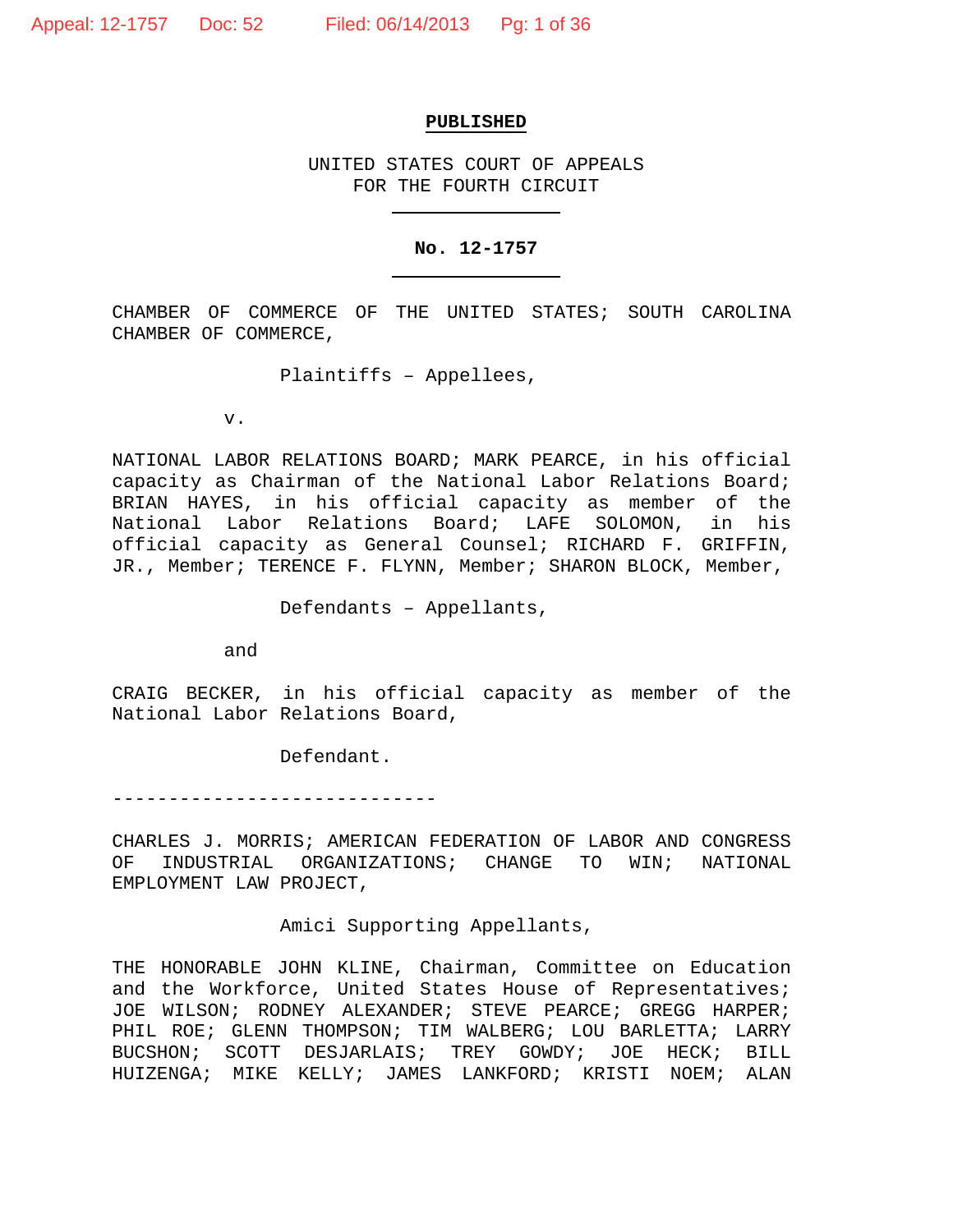NUNNELEE; REID RIBBLE; TODD ROKITA; AND DANIEL WEBSTER, United States Representatives,

Amici Supporting Appellees.

Appeal from the United States District Court for the District of South Carolina, at Charleston. David C. Norton, District Judge. (2:11-cv-02516-DCN)

Argued: March 19, 2013 Decided: June 14, 2013

Before DUNCAN, FLOYD and THACKER, Circuit Judges.

Affirmed by published opinion. Judge Duncan wrote the opinion, in which Judge Floyd and Judge Thacker joined.

**ARGUED:** Dawn L. Goldstein, NATIONAL LABOR RELATIONS BOARD, Washington, DC., for Appellants. Lemuel Gray Geddie, Jr., OGLETREE, DEAKINS, NASH, SMOAK & STEWART, PC, Greenville, South Carolina, for Appellees. **ON BRIEF:** Lafe E. Solomon, Acting General Counsel, Celeste J. Mattina, Deputy General Counsel, John H. Ferguson, Associate General Counsel, Margery E. Lieber, Deputy Associate General Counsel, Eric G. Moskowitz, Assistant General Counsel, Abby Propis Simms, Deputy Assistant General Counsel, Joel F. Dillard, Kevin P. Flanagan, Micah P. S. Jost, NATIONAL LABOR RELATIONS BOARD, Washington, DC., for Appellants. Benjamin P. Glass, OGLETREE, DEAKINS, NASH, SMOAK & STEWART, PC,<br>Charleston, South Carolina, Cheryl M. Stanton, OGLETREE, South Carolina, Cheryl M. Stanton, OGLETREE, DEAKINS, NASH, SMOAK & STEWART, PC, New York, New York, for Appellees; Robin S. Conrad, Shane B. Kawka, Rachel L. Brand, NATIONAL CHAMBER LITIGATION CENTER, INC., Washington, D.C., Howard M. Radzely, Jonathan C. Fritts, David M. Kerr, MORGAN, LEWIS & BOCKIUS LLP, Washington, D.C., for Appellee Chamber of Commerce of the United States. Charles J. Morris, Professor Emeritus of Law, Dedman School of Law, SOUTHERN METHODIST UNIVERSITY, San Diego, California, for Charles J. Morris, Amicus Lynn Rhinehart, AMERICAN FEDERATION OF LABOR & CONGRESS OF INDUSTRIAL ORGANIZATIONS, Washington, D.C., for American Federation Of Labor And Congress Of Industrial Organizations, Amicus Supporting Appellants; Walter Kamiat, Washington, D.C., for Change to Win, Amicus Supporting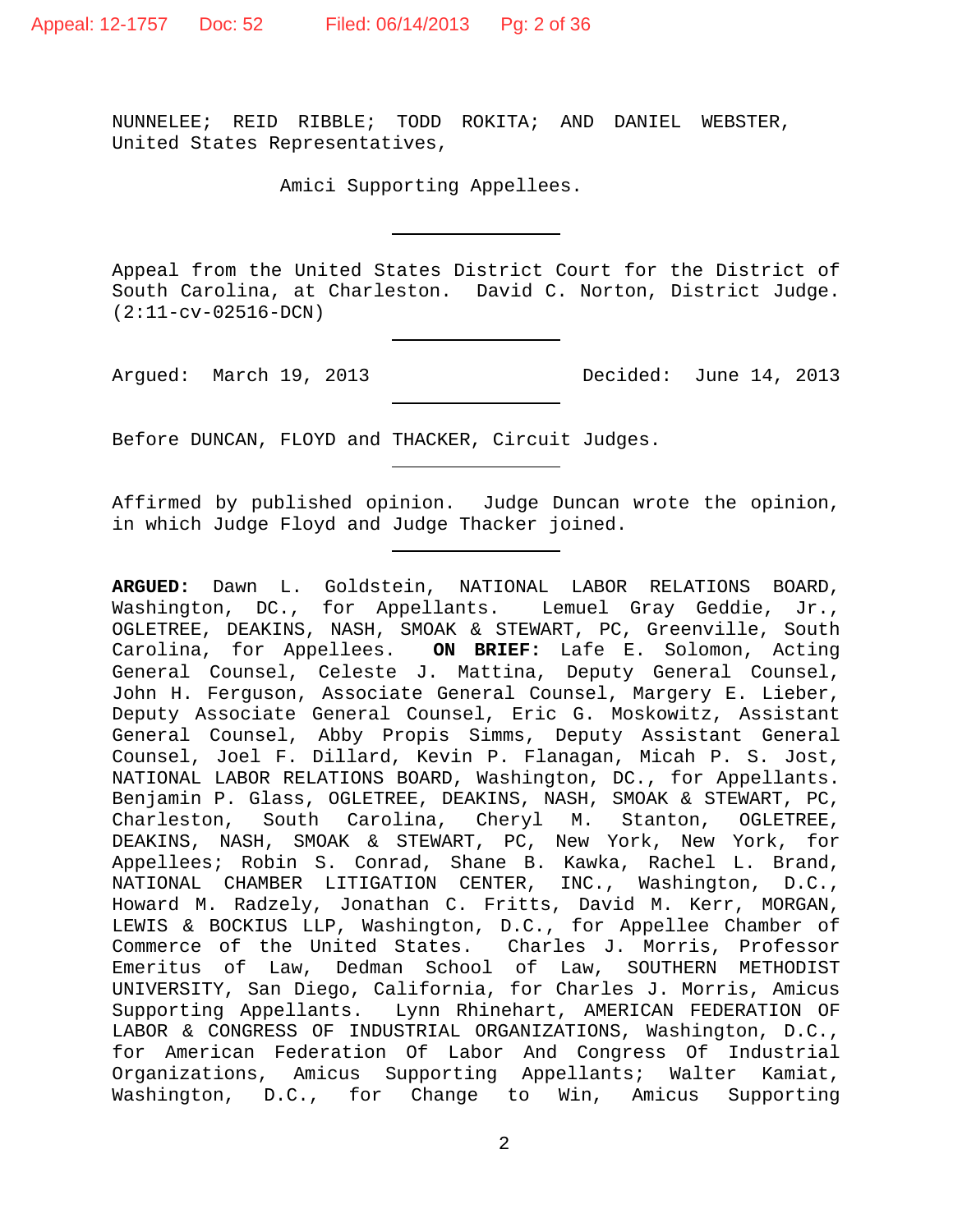Appellants; Catherine K. Ruckelshaus, Tsedeye Gebreselassie, NATIONAL EMPLOYMENT LAW PROJECT, New York, New York, for National Employment Law Project, Amicus Supporting Appellants; Edgar N. James, Jeff Vockrodt, JAMES & HOFFMAN, PC, Washington, D.C., for Amici Curiae Supporting Appellants. Charles I. Cohen, David R. Broderdorf, MORGAN, LEWIS & BOCKIUS LLP, Washington,<br>D.C.; Joshua W. Dixon, K&L GATES LLP, Charleston, South Joshua W. Dixon, K&L GATES LLP, Charleston, Carolina; Philip A. Miscimarra, Ross H. Friedman, Rita Srivastava, MORGAN, LEWIS & BOCKIUS LLP, Chicago, Illinois; Andriette A. Roberts, MORGAN, LEWIS & BOCKIUS LLP, New York, New York, for Amici Curiae Supporting Appellees.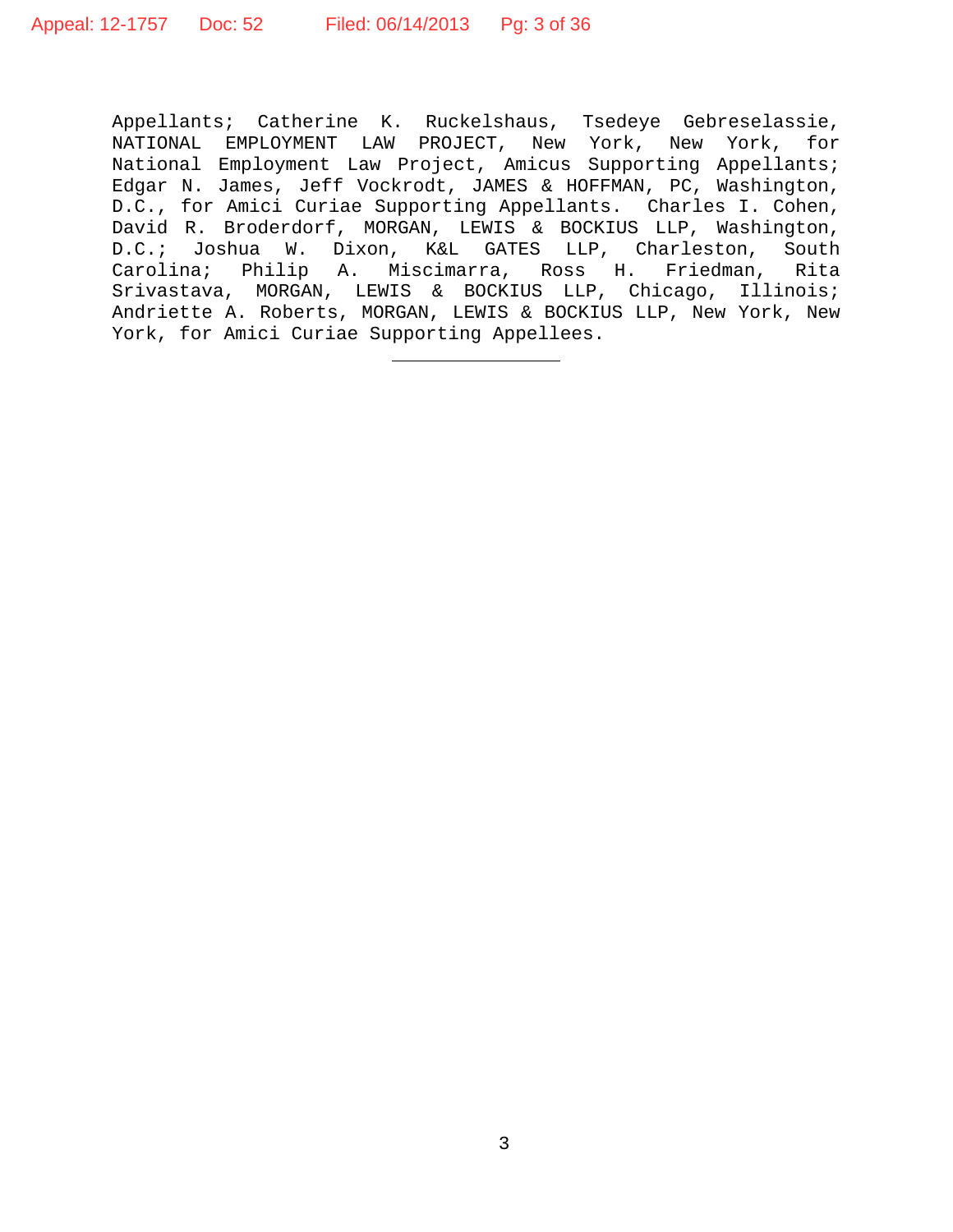DUNCAN, Circuit Judge:

The National Labor Relations Board (the "NLRB" or the "Board"), after notice and comment, promulgated a rule that would require employers subject to the National Labor Relations Act (the "NLRA" or the "Act"), 29 U.S.C. §§ 151-169, to post an official Board notice informing employees of their rights under the Act. Any employer failing to post the notice would be subject to: (1) a finding that it committed an unfair labor practice; (2) a tolling of statutes of limitation for charges of any other unfair labor practices; and (3) a finding of antiunion animus that would weigh against it in any proceedings before the Board. Notification of Employee Rights Under the National Labor Relations Act, 76 Fed. Reg. 54,006 (Aug. 30, 2011) (codified at 29 C.F.R. pt. 104).

The Chamber of Commerce of the United States and the South Carolina Chamber of Commerce (collectively, "the Chamber") sought final review of the rule. The district court determined that in promulgating the notice-posting rule, the Board exceeded its authority, in violation of the Administrative Procedure Act (the "APA"). Looking to the plain language of the NLRA, its structure, its legislative history, and the notice provisions in other statutes, the court concluded that the Act does not provide the Board with the power to enact such a rule. The court therefore granted summary judgment to the Chamber.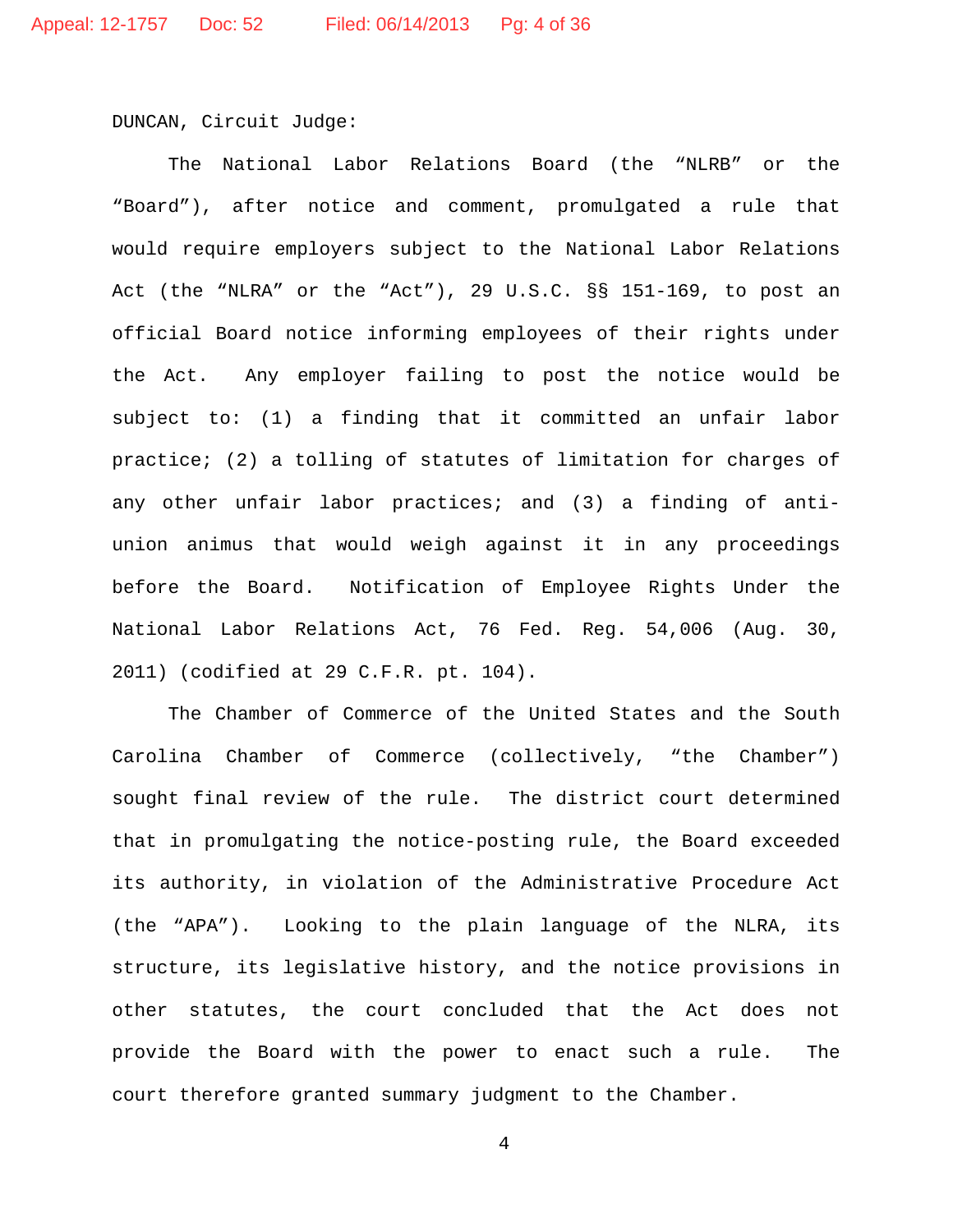We agree with the district court that the rulemaking function provided for in the NLRA, by its express terms, only empowers the Board to carry out its statutorily defined reactive roles in addressing unfair labor practice charges and conducting representation elections upon request. Indeed, there is no function or responsibility of the Board not predicated upon the filing of an unfair labor practice charge or a representation petition. We further note that Congress, despite having enacted and amended the NLRA at the same time it was enabling sister agencies to promulgate notice requirements, never granted the Board the statutory authority to do so. We therefore hold that the Board exceeded its authority in promulgating the challenged rule, and affirm.

I.

After discussing the structure and purpose of the NLRA, we describe the background of the challenged rule. We then briefly recount the procedural history of this case.

## A.

### 1.

The NLRA governs relations between private sector employers, labor unions, and employees. Congress enacted the NLRA--originally referred to as the "Wagner Act," after its sponsor, Senator Robert F. Wagner--in 1935. Pub. L. No. 74-198,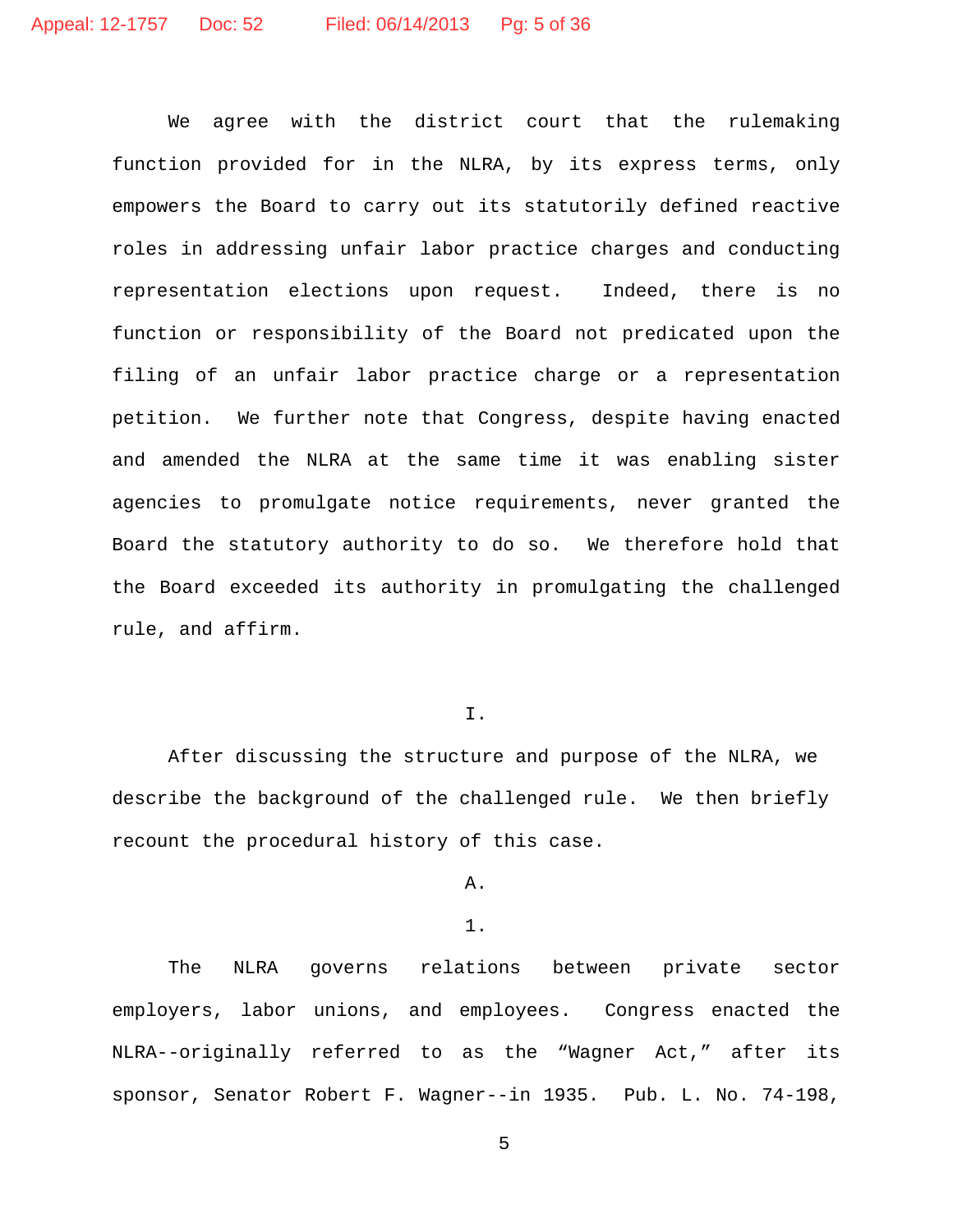49 Stat. 449 (1935). The Act has since been amended three times, most recently in 1974. See Labor Management Relations Act ("Taft-Hartley Act"), Pub. L. No. 80-101, 61 Stat. 136 (1947); Labor Management Reporting and Disclosure Act ("Landrum-Griffin Act"), Pub. L. No. 86-257, 73 Stat. 519 (1959); Health Care Amendments, Pub. L. No. 93-360, 88 Stat. 395 (1974).

The first section of the Act lays out the national labor policy, which the Board is intended to promote "by encouraging the practice and procedure of collective bargaining and by protecting the exercise by workers of full freedom of association, self-organization, and designation of representatives of their own choosing, for the purpose of negotiating the terms and conditions of their employment or other mutual aid or protection." 29 U.S.C. § 151. Section 2 provides definitions, and Sections 3, 4, and 5 establish the Board and lay out its structure. $<sup>1</sup>$  $<sup>1</sup>$  $<sup>1</sup>$ </sup>

<span id="page-5-0"></span> $\overline{a}$ <sup>1</sup> Although the structure of the Board is not at issue in this case, it bears noting that the Secretary of Labor at the time of the NLRA's passage expressed concern that while the NLRB was to be "judicial in character," the "disconcerting tasks of administration" might make it "subject to distraction from specific cases by the temptation to strengthen its prestige through educational and administrative activities." H.R. Rep. No. 74-969 (1935), reprinted in 2 NLRB, Legislative History of the National Labor Relations Act, 1935, at 2919 (1949) ("NLRA Leg. Hist.").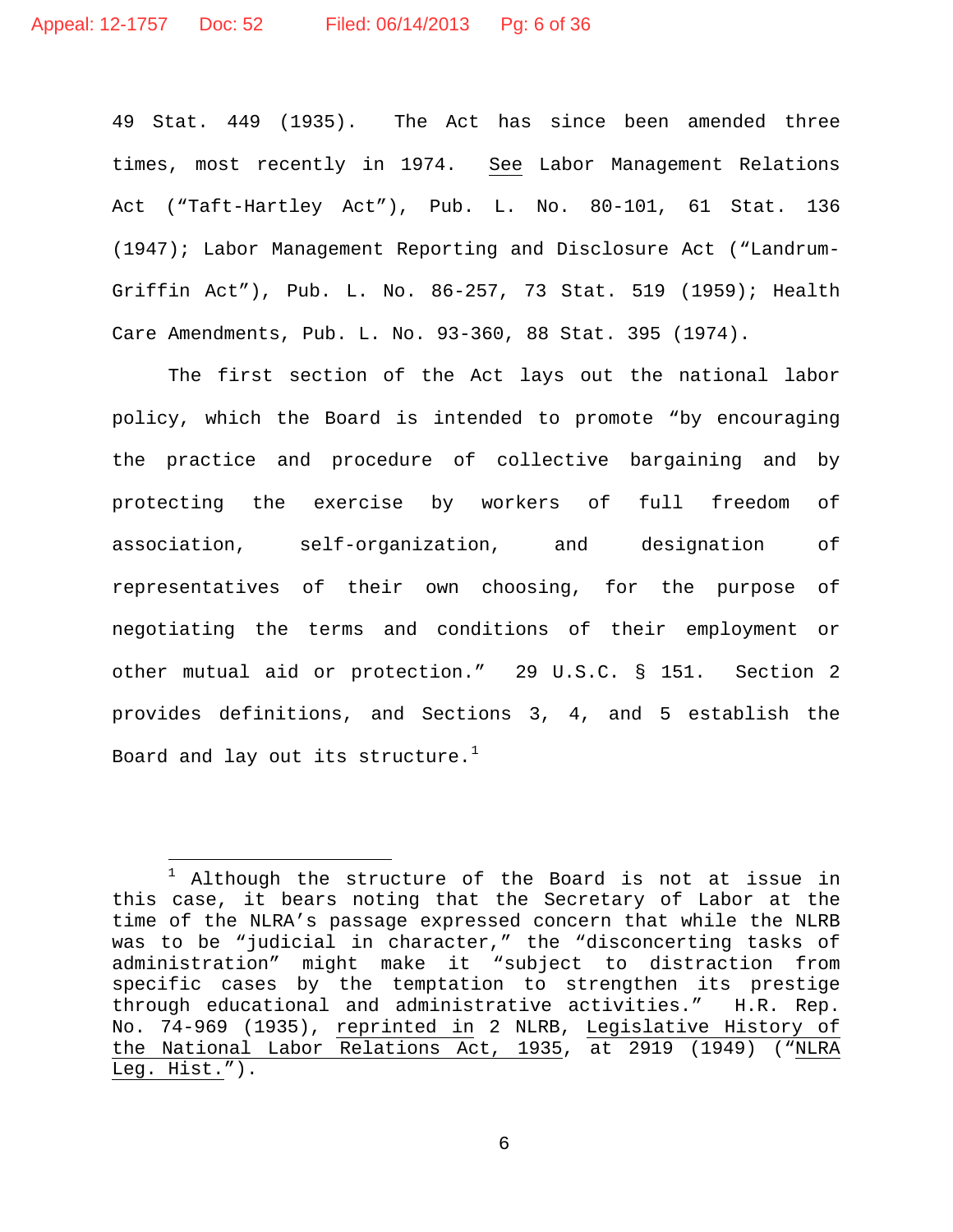Section 6--the focus of this case--confers rulemaking power on the Board, providing it with the "authority from time to time to make, amend, and rescind, in the manner prescribed by [the APA], such rules and regulations as may be necessary to carry out the provisions of [the NLRA]." Id. § 156. Section 7 lists employees' core labor rights, including the rights to organize, join unions, bargain collectively through representatives of their choosing, and engage in concerted activities for collective bargaining or mutual aid and protection. Section 8 lays out five specific unfair labor practices ("ULPs"). Of particular significance to this case, Section 8(a)(1) makes it a ULP "to interfere with, restrain, or coerce employees in the exercise of the rights guaranteed in [Section 7]." Id. § 158(a)(1). Section 8(c) provides that the expression of views in any form "shall not constitute or be evidence of [a ULP] . . ., if such expression contains no threat of reprisal or force or promise of benefit." Id. § 158(c).

The core, specified functions of the NLRB are (1) to conduct representation elections, and (2) to prevent and resolve ULPs. Section 9 of the NLRA provides for the first of these, authorizing the filing of representation petitions, in which a petitioner alleges that a substantial number of employees wish to be represented by a union for collective bargaining. Under that section, the Board has the authority to investigate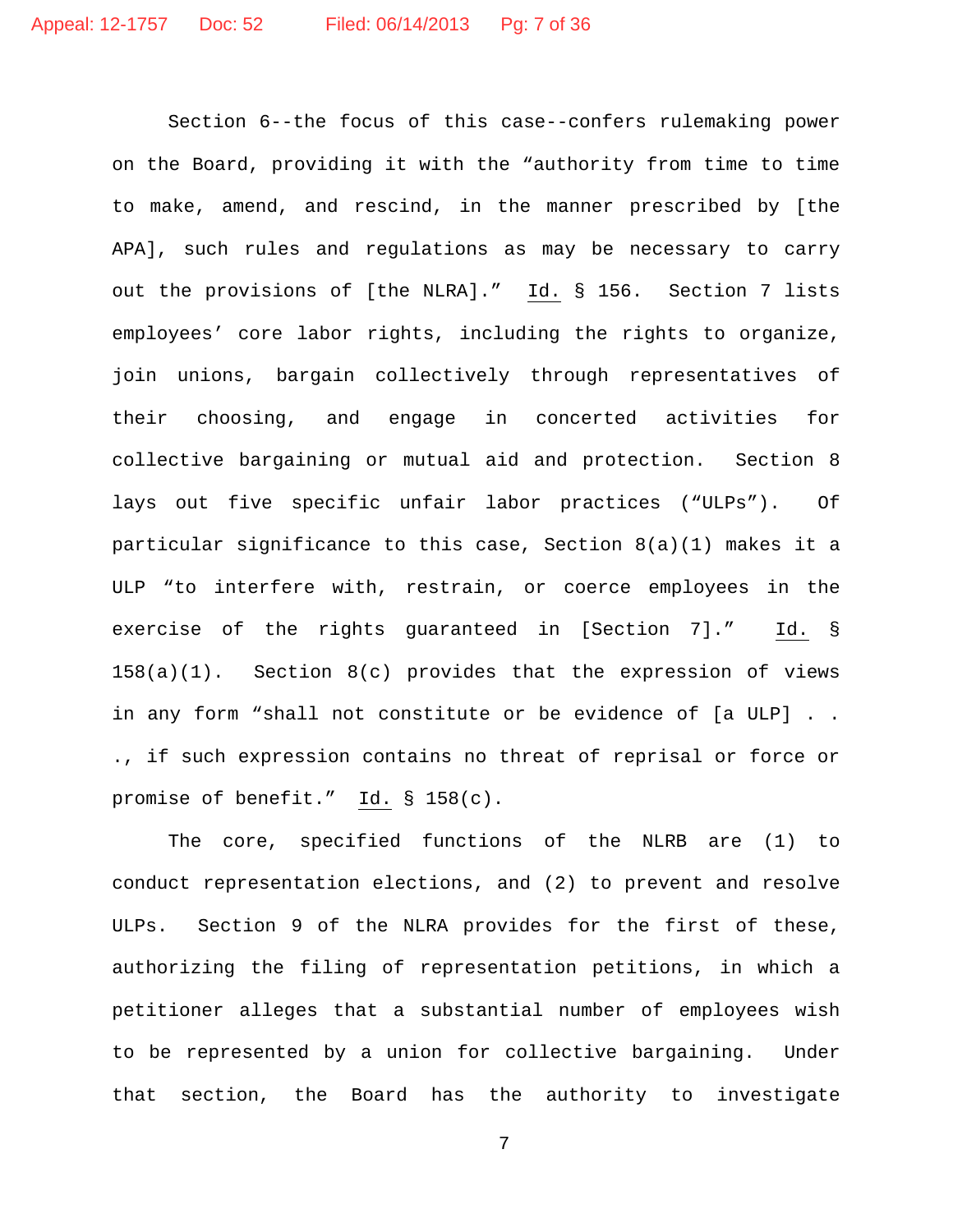questions of representation, hold secret-ballot elections, and certify the results thereof. Section 10 provides the Board with the authority to investigate, prevent, and remedy ULPs. All proceedings under Sections 9 and 10 "originate with the filing of charges or petitions by employees, labor unions, private employers, and other private parties." NLRB, 2011 FY Performance and Accountability Report 12, available at http://www.nlrb.gov/sites/default/files/documents/189/nlrb\_2011\_ par\_508.pdf (last visited May 31, 2013); see also Notification of Employee Rights Under the National Labor Relations Act, 76 Fed. Reg. at 54,010 ("In both instances, the initiating document is filed by a private party."). Thus, "[a]lthough the Board is specifically empowered to 'prevent' unfair labor practices, 'the Board may not act until an unfair labor practice charge is filed alleging a violation of the Act.' In addition, certification 'procedures are set in motion with the filing of a representation petition.'" Notification of Employee Rights Under the National Labor Relations Act, 76 Fed. Reg. at 54,010 (quoting 2 The Developing Labor Law 2662, 2683 (John E. Higgins, Jr. ed., 5th ed. [2](#page-7-0)006)) (alterations omitted).<sup>2</sup>

 $\overline{a}$ 

<span id="page-7-0"></span> $2^2$  As we discuss in comparing the NLRA to other federal labor legislation, the NLRB's reactive mandate stands in stark contrast to the proactive roles of other labor agencies that<br>have promulgated notice-posting requirements. While the NLRA have promulgated notice-posting requirements. only provides for processes that may be initiated by third (Continued)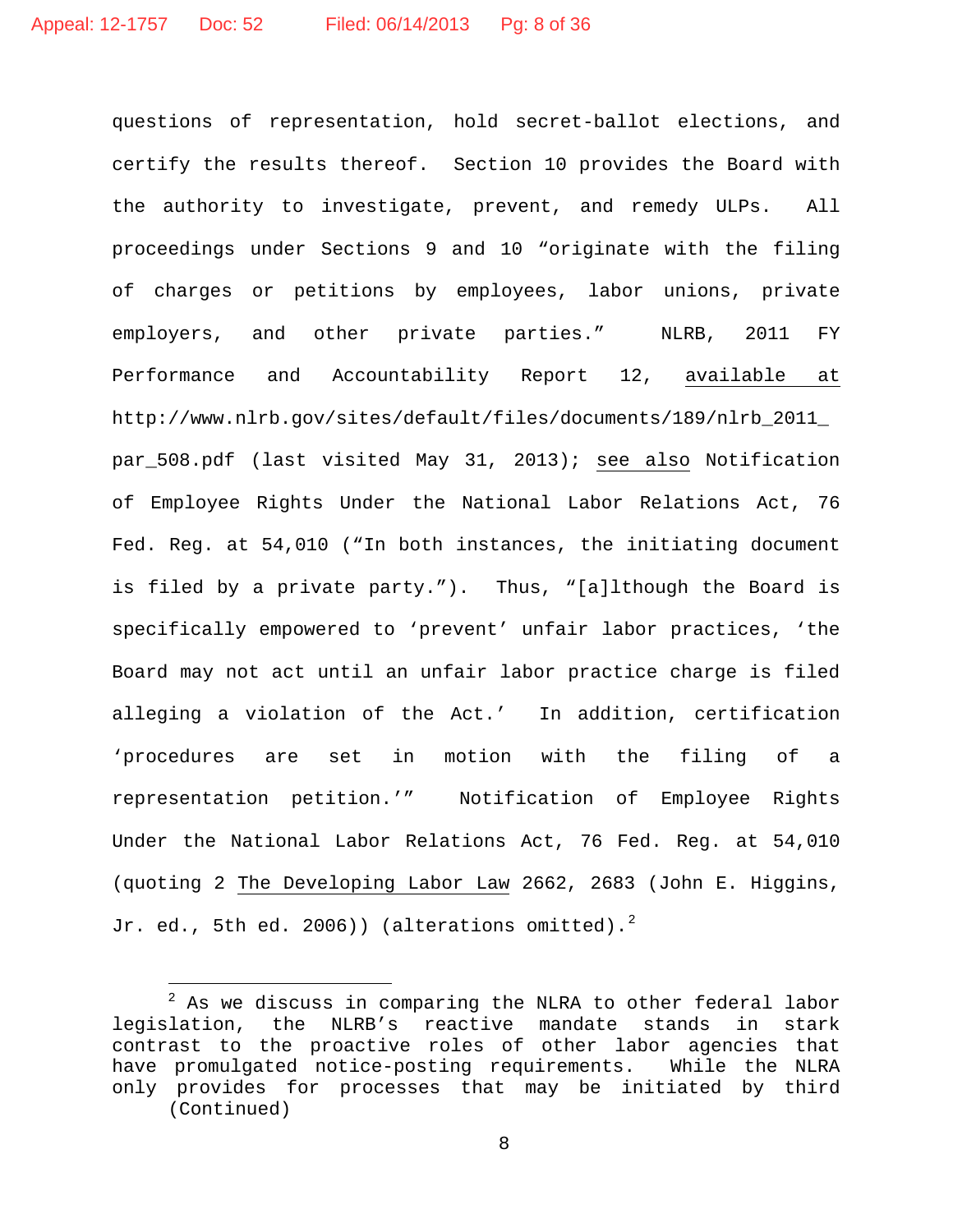The final provision relevant to this case, Section 11, gives the Board investigatory powers "necessary and proper for the exercise of the powers vested in [the Board]" by Sections 9 and 10, including the right to issue subpoenas. 29 U.S.C § 161. Because of the reactive nature of the Board's functions under Sections 9 and 10, Section 11 provides it with no "roving investigatory powers." Notification of Employee Rights Under the National Labor Relations Act, 76 Fed. Reg. at 54,010; see also H.R. Rep. No. 74-969 (1935), reprinted in 2 NLRA Leg. Hist. at 2932.

2.

The Board promulgated the challenged rule, titled "Notification of Employee Rights Under the National Labor Relations Act," on August 30, 2011, after a notice and comment period. Notification of Employee Rights Under the National Labor Relations Act, 76 Fed. Reg. at 54,006. The rule is composed of three subparts. Subpart A, which is at issue in this appeal, provides that "[a]ll employers subject to the NLRA must post notices to employees, in conspicuous places, informing them of their NLRA rights, together with Board contact

Ĩ.

parties, the authorizing legislation of these sister agencies speaks to investigatory and enforcement functions that the agencies may themselves initiate. See infra Part II.B.4.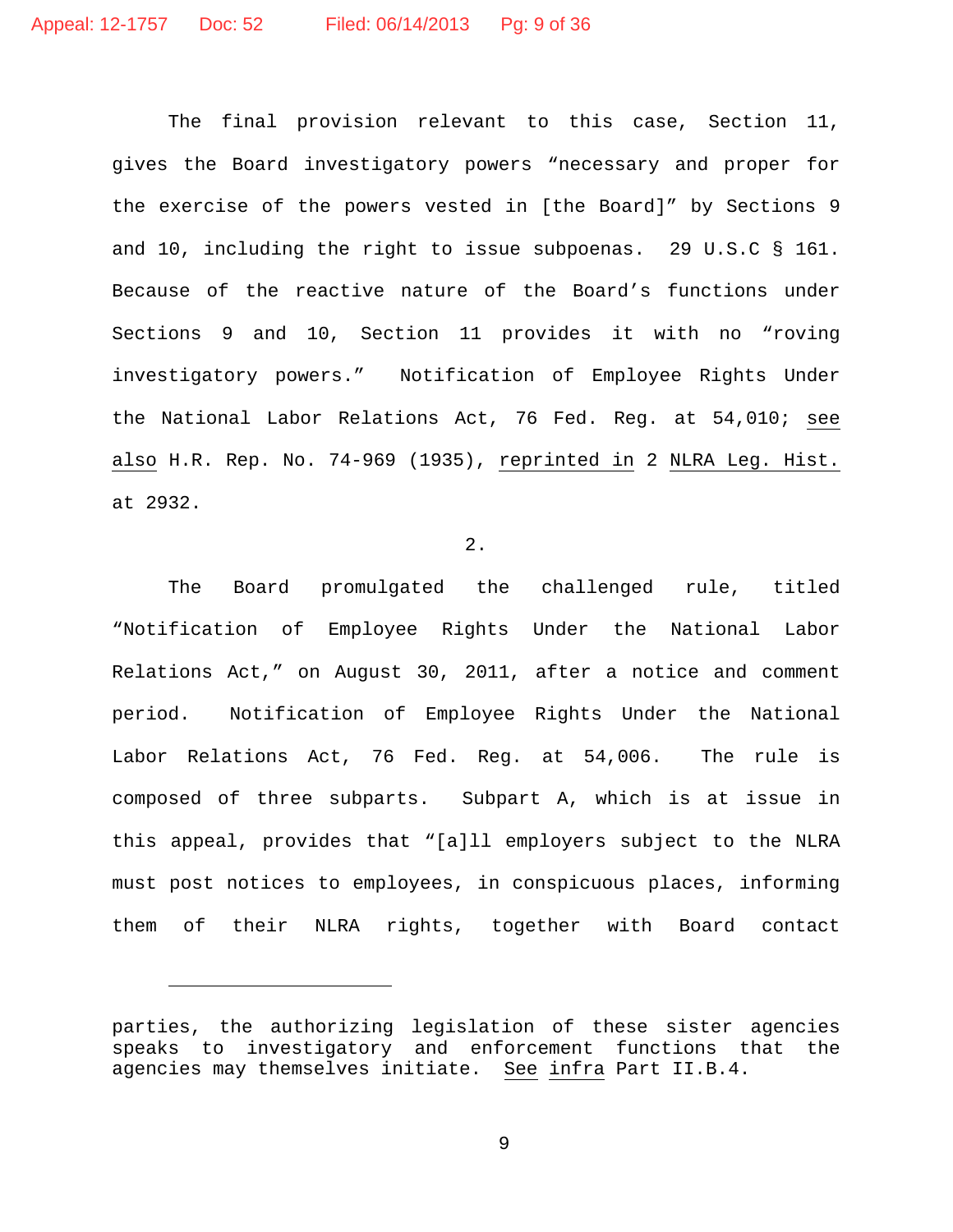information and information concerning basic enforcement procedures." 29 C.F.R. § 104.202(a). The text of the notice explains to employees:

The [NLRA] guarantees the right of employees to<br>organize and bargain collectively with their organize and bargain collectively with their employers, and to engage in other protected concerted activity or to refrain from engaging in any of the above activity. Employees covered by the NLRA are protected from certain types of employer and union<br>misconduct. This Notice gives you general information This Notice gives you general information about your rights, and about the obligations of employers and unions under the NLRA. Contact the [NLRB], the Federal agency that investigates and resolves complaints under the NLRA, using the contact information supplied below, if you have any questions<br>about specific rights that may apply in your about specific rights that may apply in particular workplace.

Id. at Pt. 104, Subpt. A, App. (footnote omitted). It goes on to list employees' rights under the Act and provide information as to how to "contact the NLRB promptly to protect your rights."

Id.

Subpart B makes failure to post the employee notice a ULP under Section  $8(a)(1)$  of the NLRA. Id. § 104.210. If, after an adjudication, the Board finds that an employer has failed to post the required notice, the Board will order the employer to cease and desist the unlawful conduct and post the required notice, along with a remedial notice. Id. § 104.213. If an employee files a ULP charge complaining that an employer has failed to post a notice, the Board may excuse the employee from the usual six-month statute of limitations for any other ULP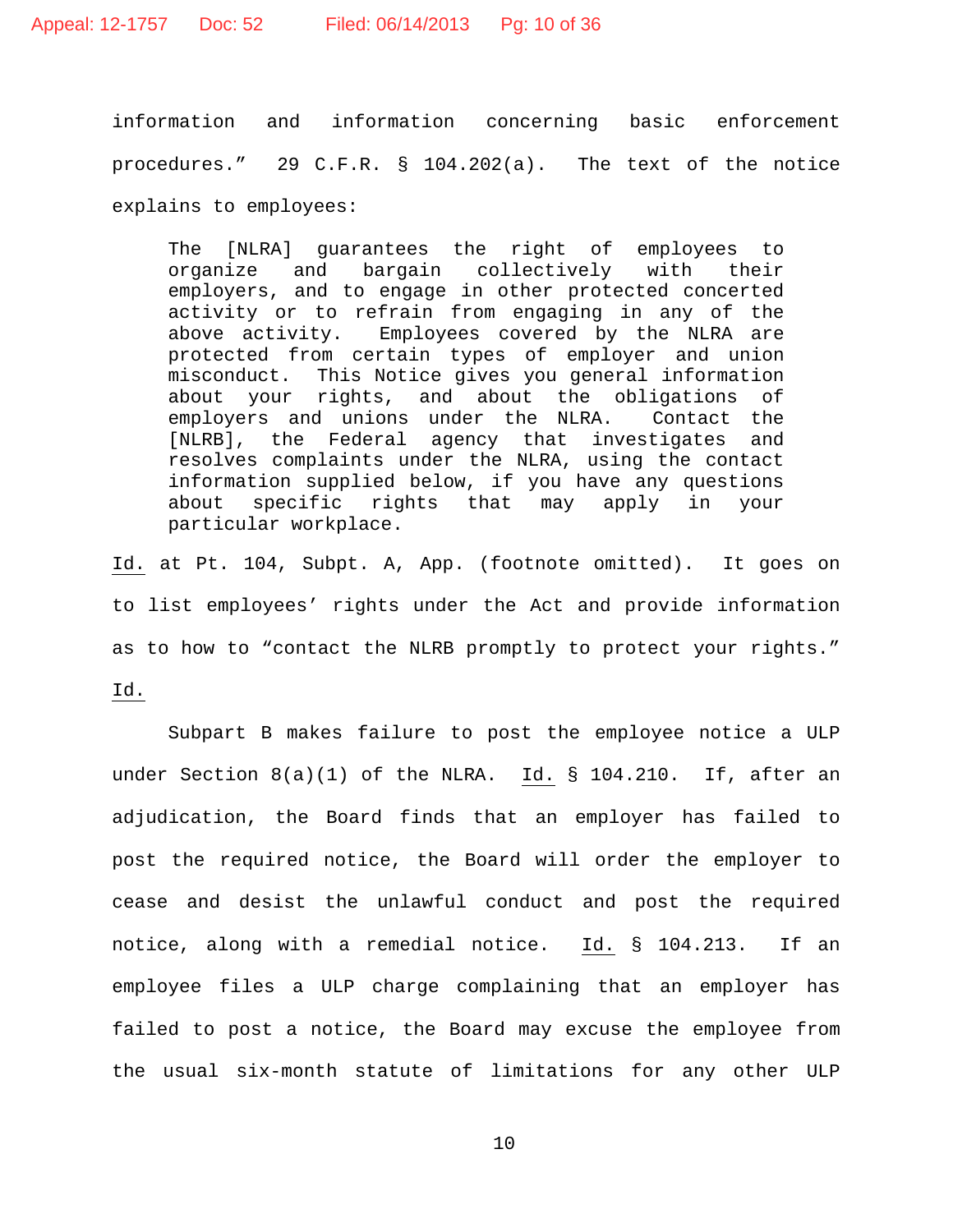charges. Id. § 104.214(a). Finally, the rule allows the Board to "consider a knowing and willful refusal to comply with the requirement to post the employee notice as evidence of unlawful motive" in other proceedings before it. Id. § 104.214(b).<sup>[3](#page-10-0)</sup>

The Board's principal rationale for introducing the noticeposting rule was that "American workers are largely ignorant of their rights under the NLRA, and this ignorance stands as an obstacle to the effective exercise of such rights." Proposed Rules Governing Notification of Employee Rights Under the National Labor Relations Act, 75 Fed. Reg. 80,410, 80,411 (Dec. 22, 2010) (codified at 29 C.F.R. pt. 104). The Board pointed to the changing nature of the American workforce as part of the cause of this knowledge gap--in particular, the Board noted that "[t]he overwhelming majority of private sector employees are not represented by unions, and thus lack an important source of information about NLRA rights"; "[i]mmigrants, who comprise an increasing proportion of the nation's work force, are unlikely to be familiar with their workplace rights, including their rights under the NLRA"; and "high school students, many of whom are about to enter the labor force, are uninformed about labor law and labor relations." Id. The Board explained that

<span id="page-10-0"></span> $\overline{a}$ Subpart C of the rule contains ancillary provisions not relevant to this appeal.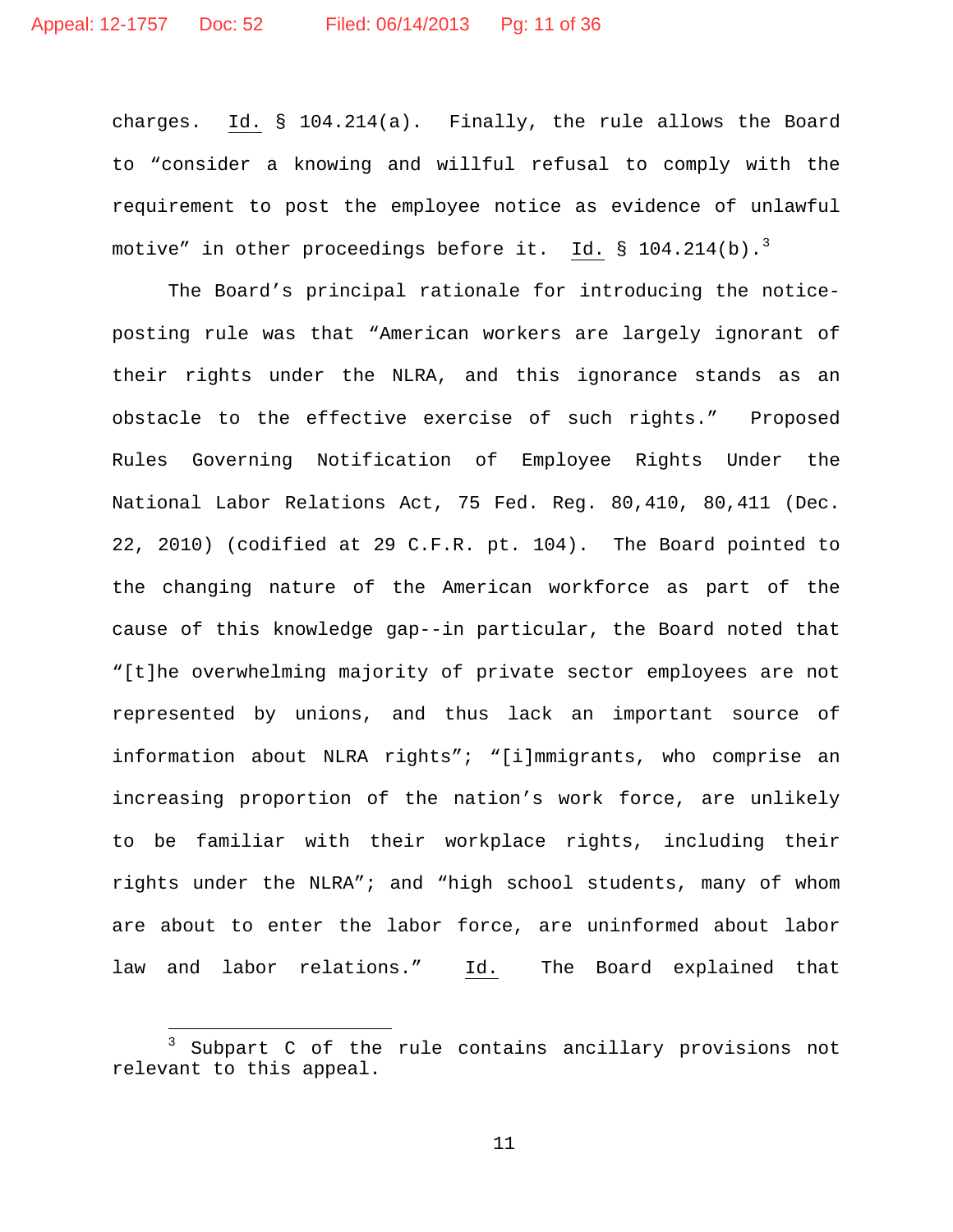$\overline{.}$ 

employees' lack of awareness of their rights stems in part from the absence of any requirement that they be informed of those rights. The Board noted that "[t]he NLRA is almost unique among major Federal labor laws in not including an express statutory provision requiring employers routinely to post notices at their workplaces informing employees of their statutory rights."  $Id.^4$  $Id.^4$ 

The challenged rule is unusual in several respects. The Board has only rarely engaged in rulemaking during its seventyseven year history. And it has never promulgated a notice-posting rule of any kind.<sup>[5](#page-11-1)</sup>

<span id="page-11-2"></span>In the public comment period that followed the promulgation of the rule, the Board received over 7,000 submissions, the majority of which opposed the rule or aspects of it.

<span id="page-11-0"></span> $4$  As the Board observed, a number of other federal labor statutes contain explicit employee notice provisions. See Railway Labor Act ("RLA"), 45 U.S.C. § 152, Fifth, Eighth; Title VII of the Civil Rights Act of 1964, 42 U.S.C. § 2000e-10(a);<br>Age Discrimination in Employment Act, 29 U.S.C. § 627; Age Discrimination in Employment Act, 29 U.S.C. Occupational Health and Safety Act, 29 U.S.C. § 657(c); Employee Polygraph Protection Act, 29 U.S.C. § 2003; Americans with Disabilities Act, 42 U.S.C. § 12115; Family and Medical Leave Act, 29 U.S.C. § 2619(a); Uniformed Service Employment & Reemployment Rights Act, 38 U.S.C. § 4334(a).

<span id="page-11-1"></span>The Board has, on a case-by-case basis, required individual employers found to have committed ULPs to post remedial Board-supplied notices informing employees of their rights under the Act. See, e.g., Smithfield Packing Co., 344 N.L.R.B. 1, 15-16 (2004), aff'd, United Food and Commercial Workers Union Local 204 v. NLRB, 447 F.3d 821, 828 (D.C. Cir 2006).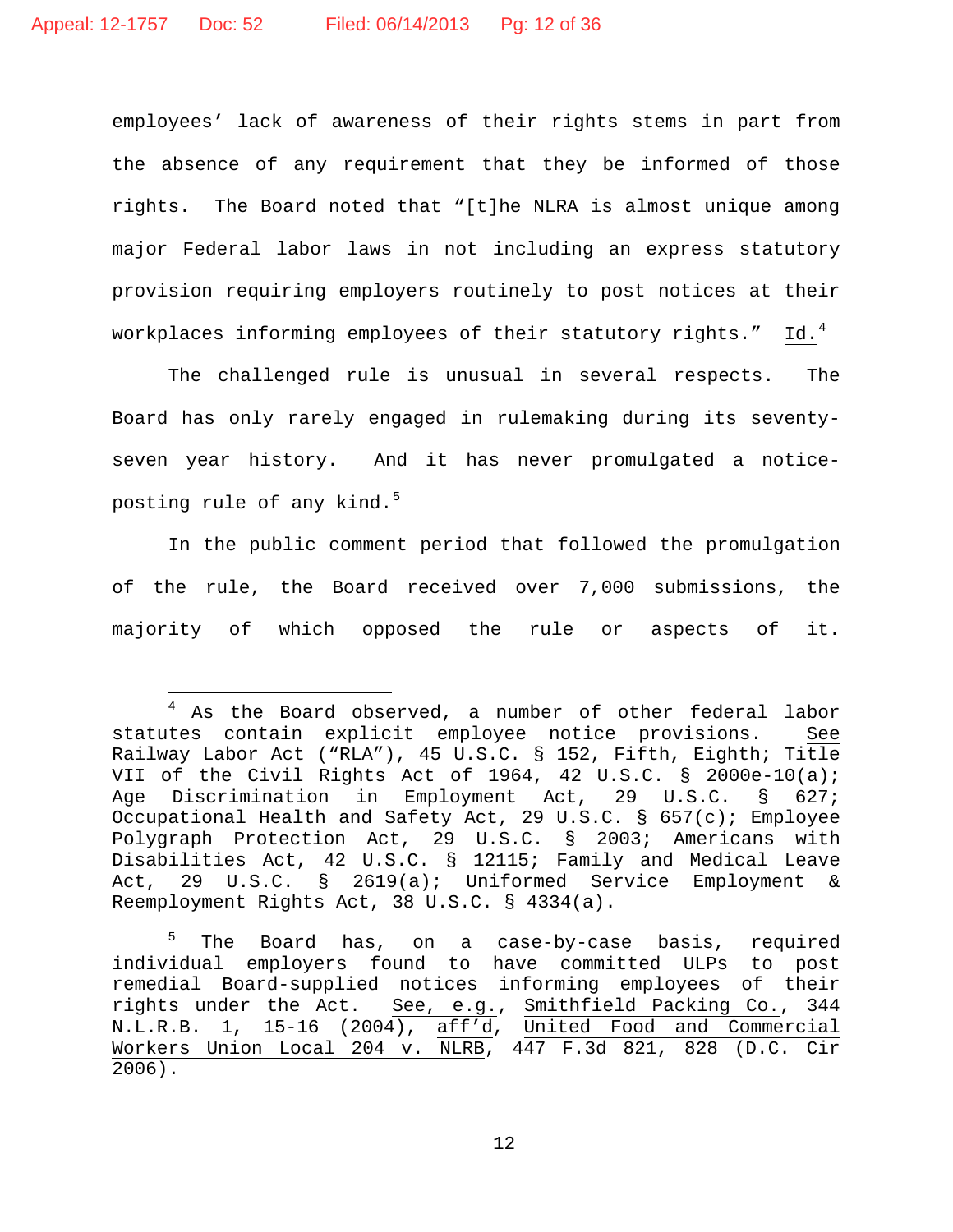Notification of Employee Rights Under the National Labor Relations Act, 76 Fed. Reg. at 54,007. Many comments "dispute[d] the board's statutory authority to enact the proposed rule." Id. at 54,008.<sup>[6](#page-12-0)</sup>

B.

On September 19, 2011, before the rule went into effect, the Chamber filed a complaint in the District Court for the District of South Carolina for injunctive relief against the NLRB, its Members, and its General Counsel. The parties filed cross motions for summary judgment on November 9, 2011, and the district court granted summary judgment to the Chamber on April 13, 2012. This appeal followed.

Concurrently, the National Association of Manufacturers filed a suit against the NLRB in the District Court for the District of Columbia. See Nat'l Ass'n of Mfrs. v. NLRB, 846 F.

<span id="page-12-0"></span> $6\overline{6}$ Additionally, Member Brian Hayes dissented from the Board's Notice of Proposed Rulemaking, arguing that "[t]he Board lacks the statutory authority to promulgate or enforce" the rule. Proposed Rules Governing Notification of Employee Rights Under the National Labor Relations Act, 75 Fed. Reg. at 80,415. Specifically, Member Hayes determined that Section 6 was not sufficient authority for imposing such a requirement: "[t]o the contrary, Section 10 of the Act indicates to me that the Board clearly lacks the authority to order affirmative notice-posting action in the absence of an unfair labor practice charge filed<br>by an outside party." Id. Member Hayes ultimately dissented Member Hayes ultimately dissented from the promulgation of the final rule as well. Notification of Employee Rights Under the National Labor Relations Act, 76 Fed. Reg. at 54,037-42.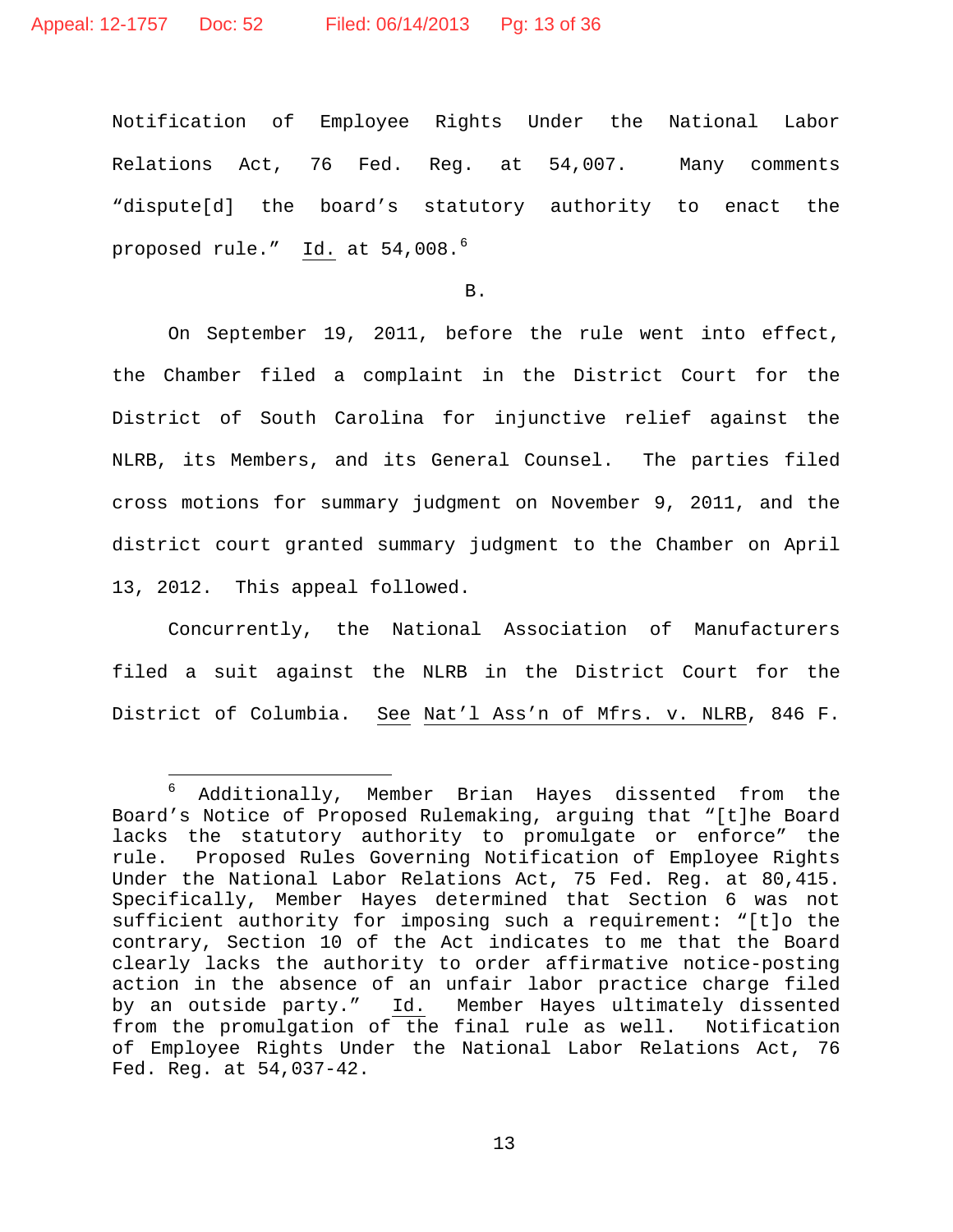Supp. 2d 34 (D.D.C. 2012). That court granted summary judgment to the NLRB. The National Association of Manufacturers appealed to the D.C. Circuit, which reversed the district court's decision, holding that the notice-posting rule violates Section 8(c) of the NLRA, which prohibits the NLRB from finding employer speech that is not coercive to be a ULP or evidence of a ULP. Nat'l Ass'n of Mfrs. v. NLRB, --- F.3d ----, 2013 WL 1876234 (D.C. Cir. May [7](#page-13-0), 2013).<sup>7</sup> Judge Henderson, joined by Judge Brown, wrote a concurrence, opining that the Board also lacked authority under Section 6 to issue the rule. Id. (Henderson, J., concurring).

### II.

### A.

Preliminary to our consideration of the challenged rule are threshold inquiries as to the appropriate mode of analysis. We first address the Board's proposition that the notice-posting rule should be analyzed under the deferential standard set forth in Mourning v. Family Publications Service, Inc., 411 U.S. 356

<span id="page-13-0"></span> $\overline{a}$  $^7$  Although the Chamber made a similar argument below, the parties did not address this issue in their briefs or during oral argument before this court. Because we determine that the Board had no authority to issue the rule, we do not reach the question of whether it was also precluded from doing so by Section 8(c).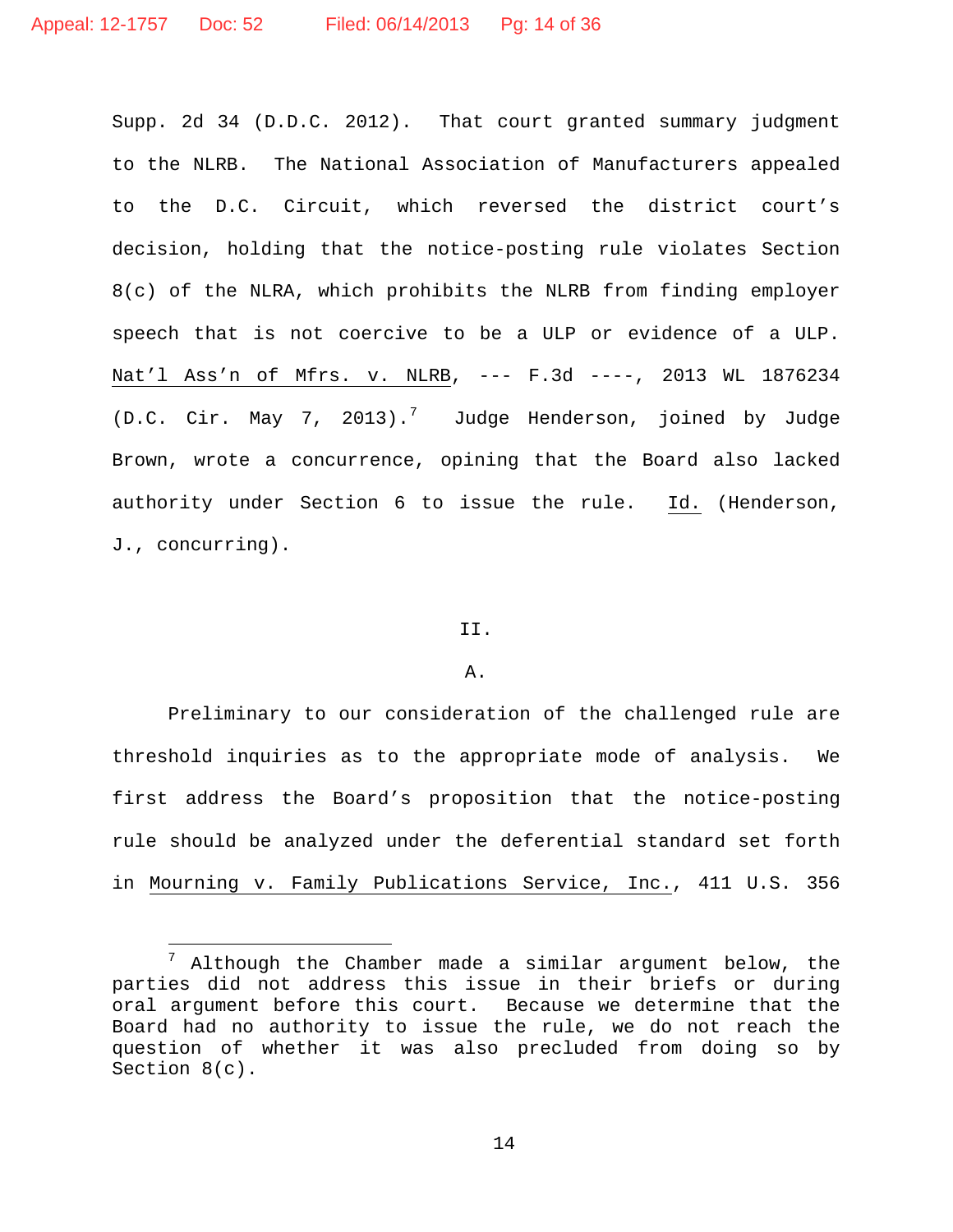(1973). Next, we choose between two competing lenses through which to analyze the issue of the Board's authority, determining if, as the Board contends, the relevant question is whether Congress intended to withhold authority to issue the challenged rule from the Board, or if, as the Chamber argues, the relevant question is whether Congress intended to grant that authority.

### 1.

We start with the Board's argument that the challenged rule is properly analyzed under Mourning. Mourning instructs that rules issued pursuant to broad rulemaking grants such as Section 6 are to be upheld if they are "reasonably related to the purposes of the enabling legislation." 411 U.S. at 369 (citations and internal quotation marks omitted). The Board reasons that Mourning provides the appropriate framework because while the familiar two-step mode of analysis laid out by Chevron, U.S.A., Inc. v. Natural Resources Defense Council, Inc., 467 U.S. 837 (1984), applies to an agency's construction of a statute, "Mourning's aim is to analyze substantive rules that carry out an agency's enabling act, but do not necessarily interpret specific statutory language." Appellant's Br. at 5.

We find this distinction untenable. Mourning, a pre-Chevron case, requires that a court "defer to the informed experience and judgment of the agency to whom Congress delegated appropriate authority." 411 U.S. at 372 (emphasis added).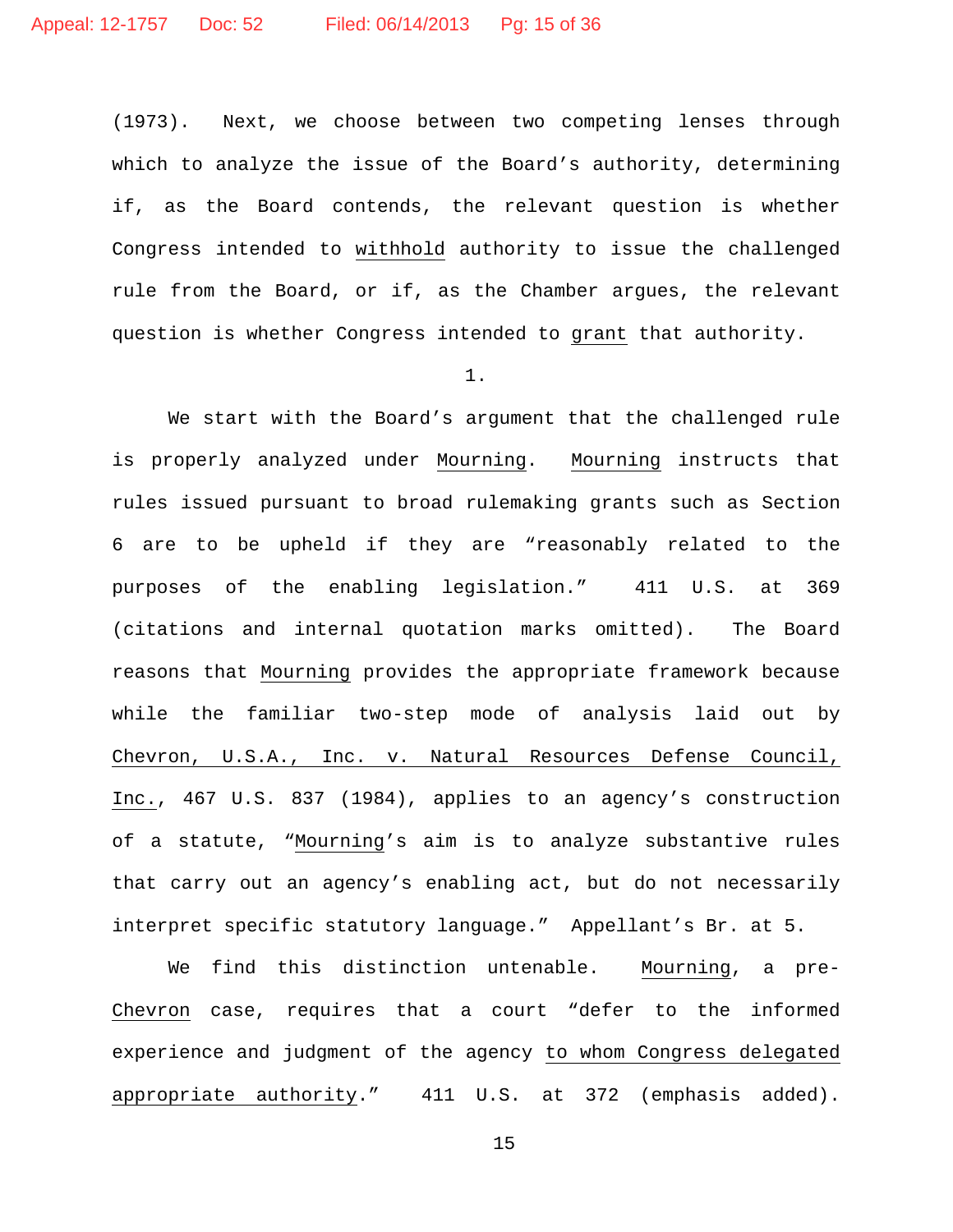Thus, Mourning applies only after a court has determined that Congress has indeed delegated interpretative powers to that agency. See AFL-CIO v. Chao, 409 F.3d 377, 384 (D.C. Cir.  $2005$ ); see also City of Arlington v. FCC, --- S. Ct. ----, 2013 WL 2149789, at \*8-9 (May 20, 2013) (holding that the Chevron framework applies to an agency's statutory interpretation concerning the scope of its own authority).

## 2.

Notwithstanding the facial inapplicability of Mourning, the Board contends that it should be considered to have the power to promulgate the rule unless Congress expressly withheld that authority.

The Chamber, on the other hand, contends that we should invalidate the notice-posting rule unless we find that Congress intended to delegate to the Board the power to issue it. The Chamber's view finds support in our precedent. Specifically, in determining the appropriate framework under which to analyze the Food and Drug Administration's ("FDA's") power to promulgate a challenged regulation, we deemed the question of whether Congress intended to grant authority the appropriate one. See Brown & Williamson Tobacco Corp. v. FDA, 153 F.3d 155, 161 (4th Cir. 1998) ("The district court framed the issue as 'whether Congress has evidenced its clear intent to withhold from FDA jurisdiction to regulate tobacco products as customarily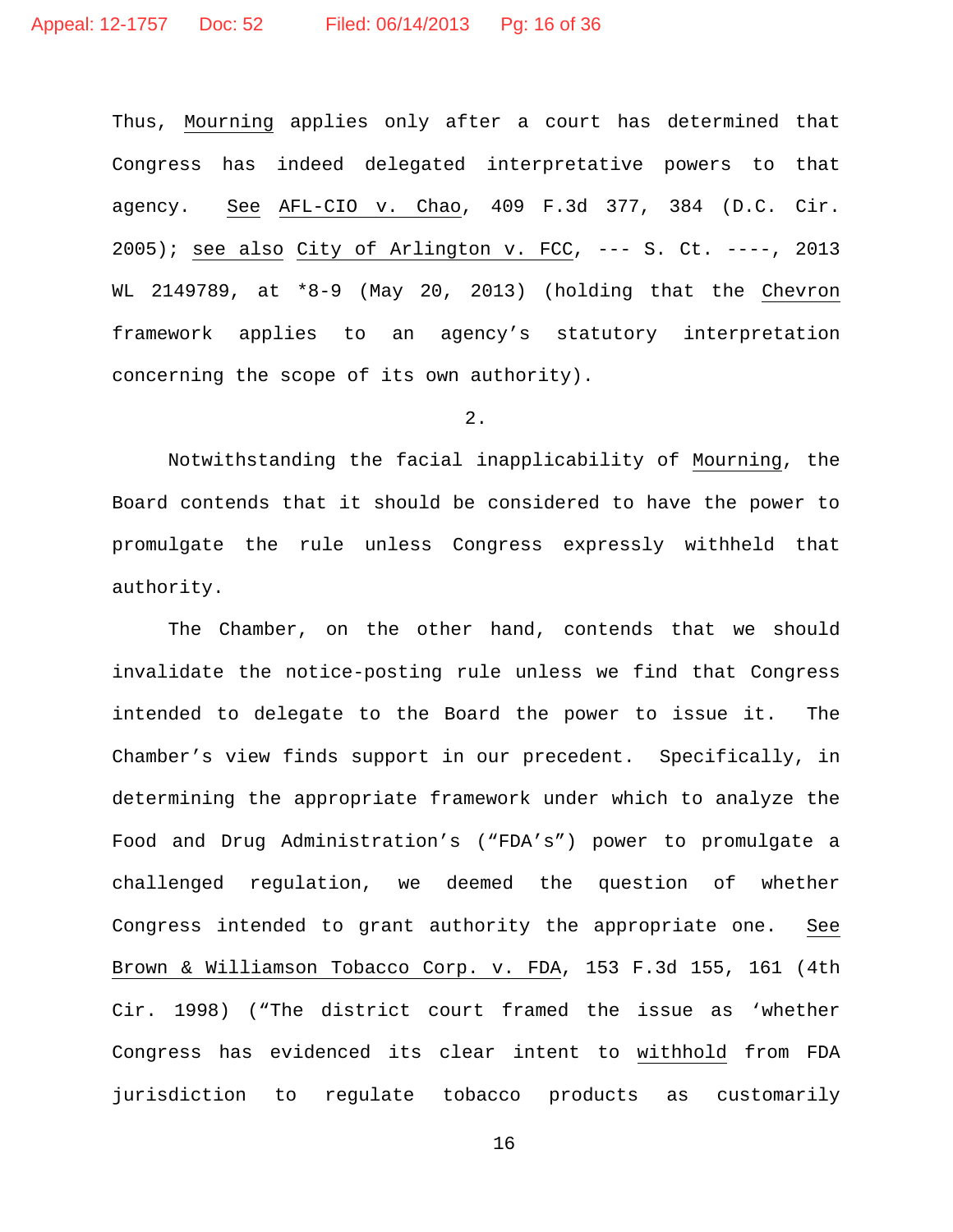marketed.' However, we are of opinion that the issue is correctly framed as whether Congress intended to delegate such jurisdiction to the FDA."), aff'd, 529 U.S. 120 (2000). Other courts have followed the same approach. See, e.g., Am. Bar Ass'n v. FTC, 430 F.3d 457, 468 (D.C. Cir. 2005) ("Plainly, if we were 'to presume a delegation of power' from the absence of 'an express withholding of such power, agencies would enjoy virtually limitless hegemony . . . .'" (quoting Ry. Labor Execs. Ass'n v. Nat'l Mediation Bd., 29 F.3d 655, 671 (D.C. Cir. 1994))); Sierra Club v. EPA, 311 F.3d 853, 861 (7th Cir. 2002) ("Courts 'will not presume a delegation of power based solely on the fact that there is not an express withholding of such power.'" (quoting Am. Petroleum Inst. v. EPA, 52 F.3d, 1113, 1120 (D.C. Cir. 1995))).

In support of its contention to the contrary, the Board cites American Hospital Association v. NLRB ("AHA"), 499 U.S. 606 (1991). In AHA, the Supreme Court addressed a challenge to a rule defining collective bargaining units for acute care hospitals. The plaintiffs there argued that because Section 9(b) of the NLRA requires the Board to make bargaining unit determinations "in each case," the Board could not use its general rulemaking power under Section 6 to define bargaining units. The Court determined that because Section 9(a) authorizes the Board to decide whether a designated unit is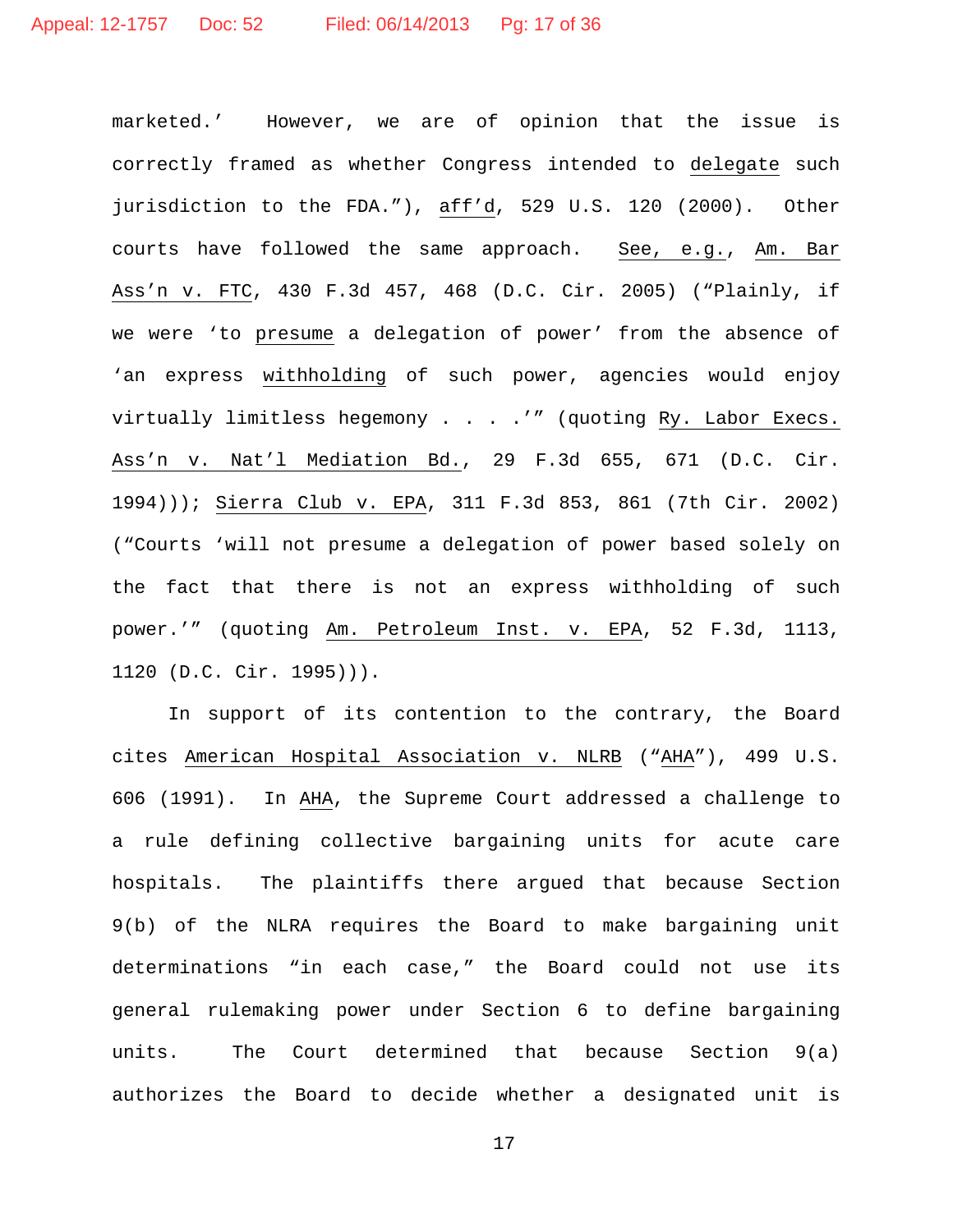appropriate for the purposes of collective bargaining, it could promulgate a rule proactively defining collective bargaining units in acute care hospitals, rather than determining the composition of such units through case-by-case adjudication. The Court noted that "[a]s a matter of statutory drafting, if Congress had intended to curtail in a particular area the broad rulemaking authority granted in § 6, we would have expected it to do so in language expressly describing an exception from that section or at least referring specifically to the section." AHA, 499 U.S. at 613.

The language in AHA that provides the basis for the Board's argument, arising as it does in the context of a bargaining unit determination as to which the Board has been legislatively granted authority, is inapplicable to the challenged rule. At issue in AHA was whether Section 9(b) limited the Board's general authority--granted by Section 6--to enact rules necessary to carry out Section 9. Here, on the other hand, there is simply no authority to be limited: as we emphasize again, there is no general grant of power to the NLRB outside the roles of addressing ULP charges and conducting representation elections. Indeed, the fact that none of the Act's provisions contain language specifically limiting the Board's authority to enact a notice-posting requirement reflects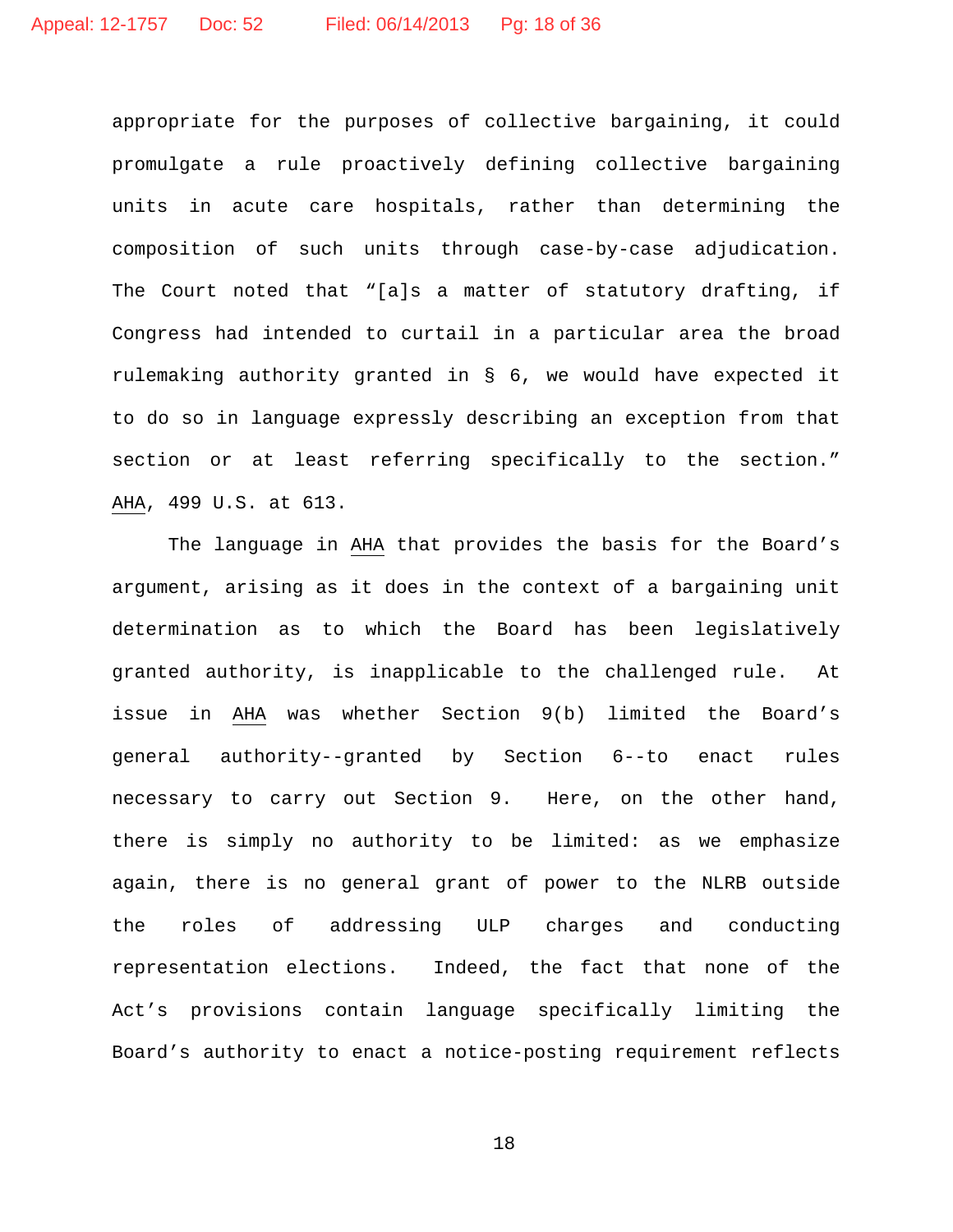the absence of statutory authority for actions outside those defined responsibilities as a threshold matter.

Moreover, in AHA, the Supreme Court was careful to limit its determination that authority existed for the promulgation of "the rule at issue in this case unless limited by some other provision in the Act." 499 U.S. at 610 (emphasis added). This narrow statement must be read in its context; it does not support the proposition that the NLRB may enact any rule it wishes unless some provision of the Act expressly withholds authority for it to do so, when no general authority has been given by Congress in the first instance. Thus, in our analysis here, we focus on the question of whether Congress intended to grant the NLRB the authority to issue the challenged rule--and not whether Congress intended to withhold that power.

B.

Having determined the appropriate framework, we consider the notice-posting rule under Chevron. We ask "whether Congress has directly spoken to the precise question at issue. If the intent of Congress is clear, that is the end of the matter; for the court, as well as the agency, must give effect to the unambiguously expressed intent of Congress." 467 U.S. at 842- 43. Only "if the statute is silent or ambiguous with respect to the specific issue" are we to proceed to Chevron's second step,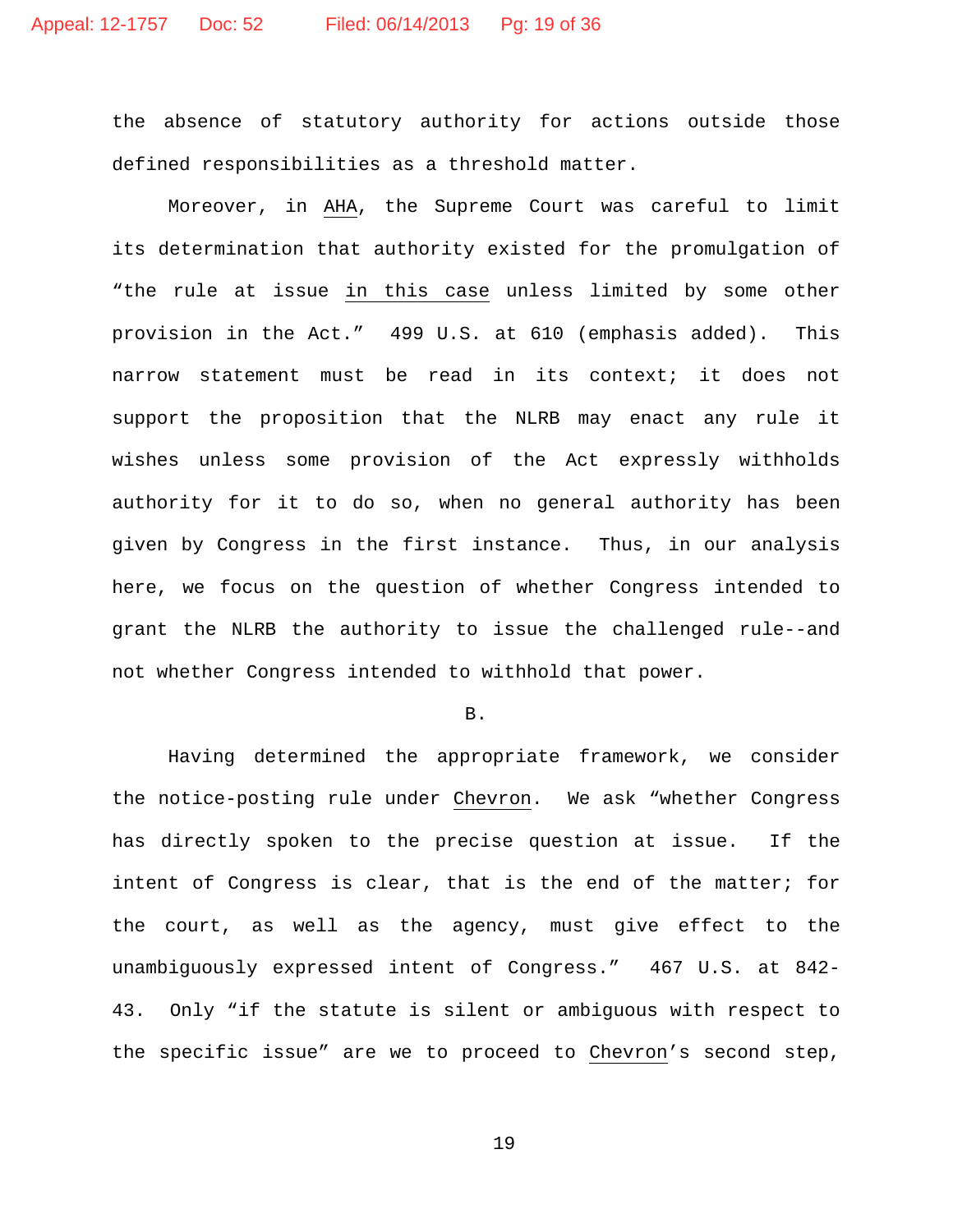asking "whether the agency's answer is based on a permissible construction of the statute." Id. at 843.

Under Chevron's first step, we must use the "traditional tools of statutory construction" to ascertain congressional intent. 467 U.S. at 842 n.9. We thus look to the text of the statute, along with "the overall statutory scheme, legislative history, the history of evolving congressional regulation in the area, and . . . other relevant statutes." Brown & Williamson, 153 F.3d at 162 (citations and quotation marks omitted). We are only to employ the deference of step two when the "devices of judicial construction have been tried and found to yield no clear sense of congressional intent." Gen. Dynamics Land Sys., Inc. v. Cline, 540 U.S. 581, 600 (2004). Because we do not presume a delegation of power simply from the absence of an express withholding of power, we do not find that Chevron's second step is implicated "any time a statute does not expressly negate the existence of a claimed administrative power." Am. Bar Ass'n, 430 F.3d at 468 (citation and internal quotation marks omitted).

1.

In assessing the validity of the notice-posting rule, we begin by examining the plain language of the NLRA. See CSX Transp., Inc. v. Ala. Dep't of Revenue, 131 S. Ct. 1101, 1107 (2011). Thus, we look to the text of Section 6 of the Act,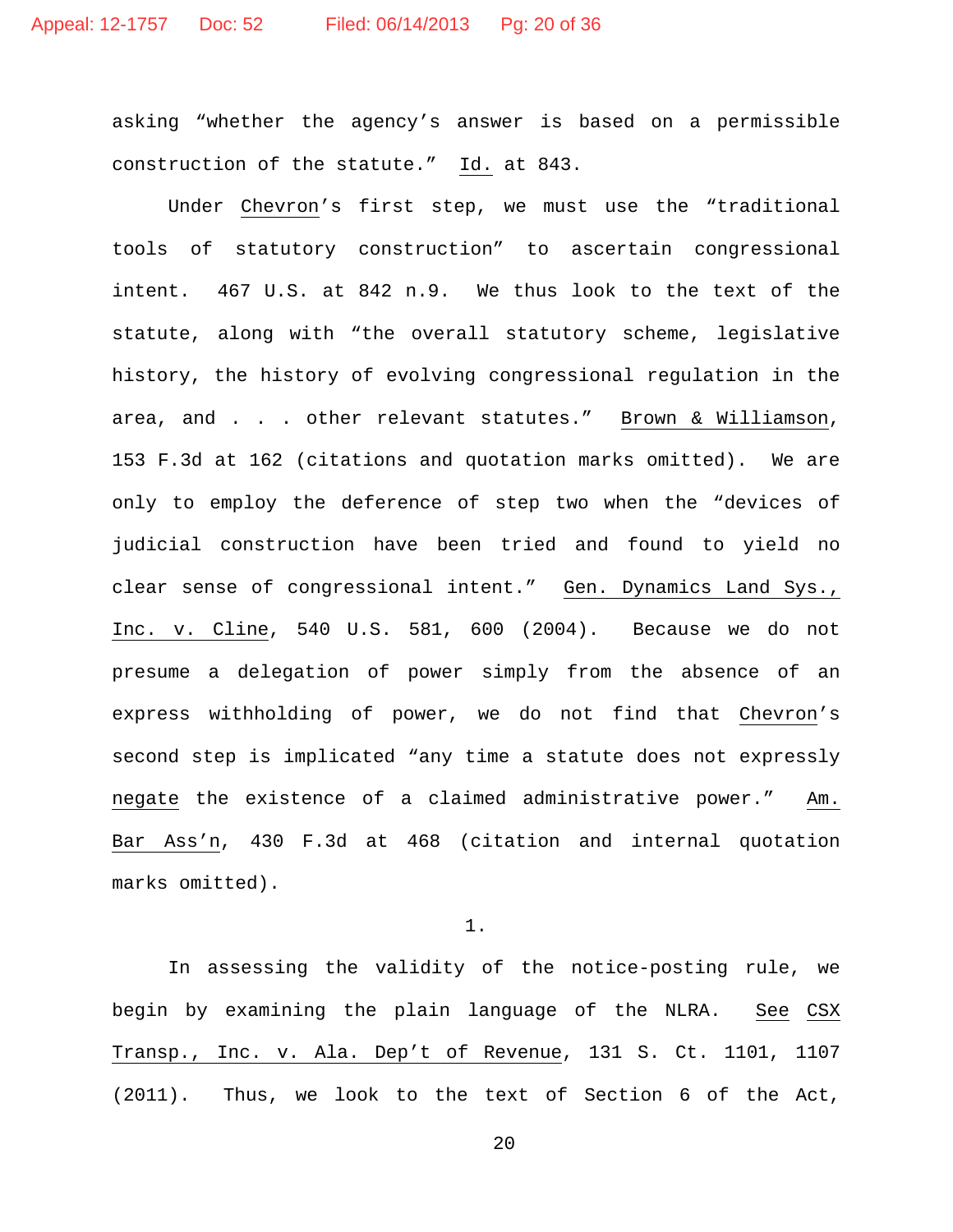which grants the Board authority to issue rules that are "necessary to carry out" the provisions of the Act. 29 U.S.C. § 156.

We, like the Chamber, read the language in Section 6 as requiring that some section of the Act provide the explicit or implicit authority to issue a rule. Because the Board is nowhere charged with informing employees of their rights under the NLRA, we find no indication in the plain language of the Act that Congress intended to grant the Board the authority to promulgate such a requirement.

The Board contests this reading of the statute, arguing that the word "necessary" is inherently ambiguous, bringing us directly to Chevron's step two. In support of this argument, the Board relies, in part, on language from Mourning explaining that "[w]here the empowering provision of a statute states simply that the agency may 'make . . . such rules and regulations as may be necessary to carry out the provisions of this Act,'" we are to sustain the validity of a regulation promulgated thereunder "so long as it is 'reasonably related to the purposes of the enabling legislation.'" 411 U.S. at 369 (citations omitted). However, as we have explained, this guidance is relevant only once we have determined that a statute is ambiguous. That is, we are only to defer to an agency's interpretation of what is "necessary" once we have progressed to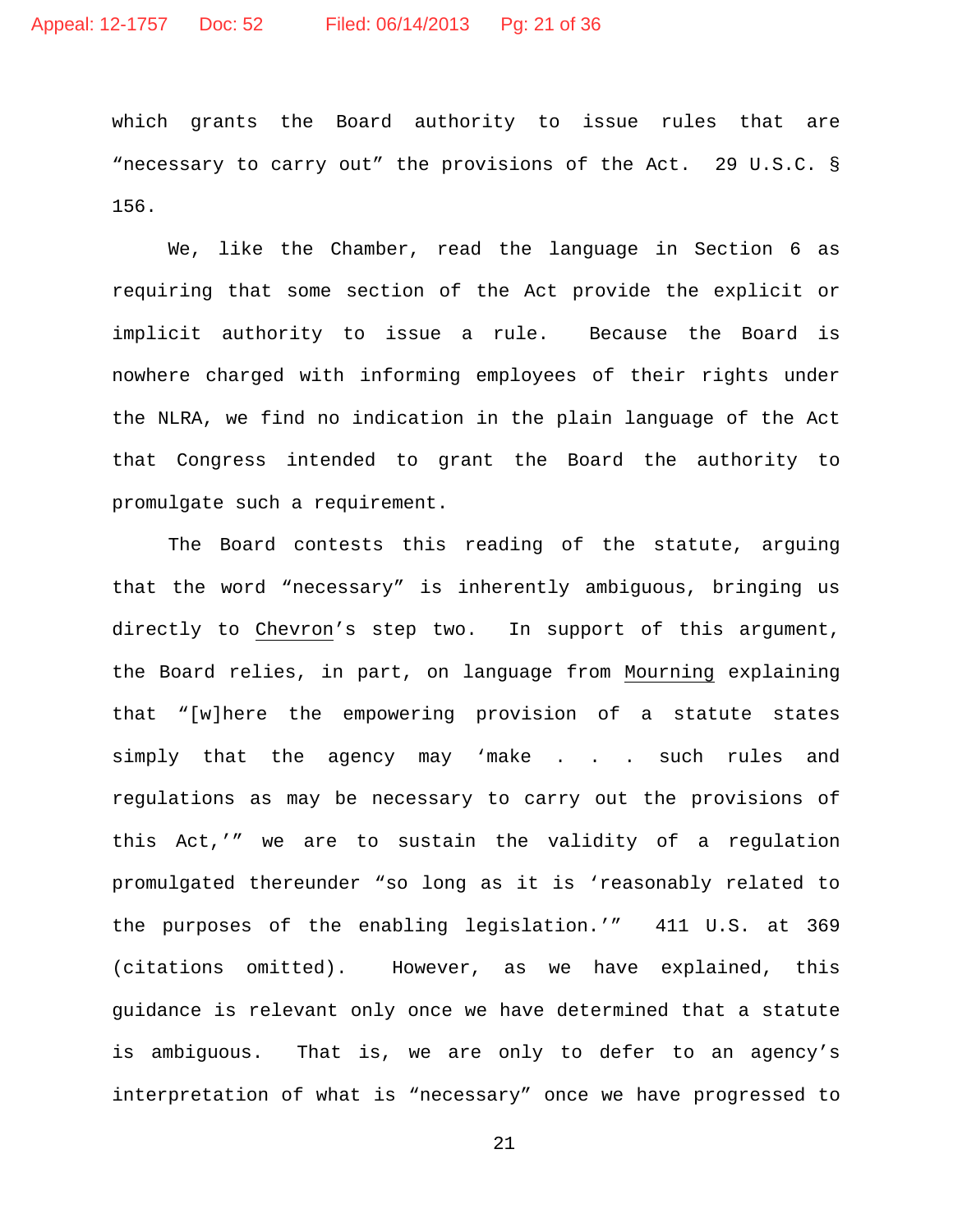Chevron's second step. Mourning's exhortation that we "defer to the informed experience and judgment of the agency to whom Congress delegated appropriate authority," id. at 372, thus cannot be read as requiring us to defer to the agency's interpretation as we conduct our initial analysis of the Act.

Moreover, even if the term "necessary," standing on its own, may be deemed ambiguous, we need not automatically defer to the Board's interpretation. "'Mere ambiguity in a statute is not evidence of congressional delegation of authority.'" Am. Bar Ass'n, 430 F.3d at 469 (quoting Michigan v. EPA, 268 F.3d 1075, 1082 (D.C. Cir. 2001)). Rather, "[t]he ambiguity must be such as to make it appear that Congress either explicitly or implicitly delegated authority to cure that ambiguity." Id. "Even when Congress has stated that the agency may do what is 'necessary,' whatever ambiguity may exist cannot render nugatory restrictions that Congress has imposed." AFL-CIO, 409 F.3d at 384 (citation omitted). Thus, as the district court correctly observed, "[t]he Board may not disregard restrictions Congress has imposed on its authority in other sections of the governing statute by relying on Section 6 in isolation to these substantive provisions." Chamber of Commerce v. NLRB, 856 F.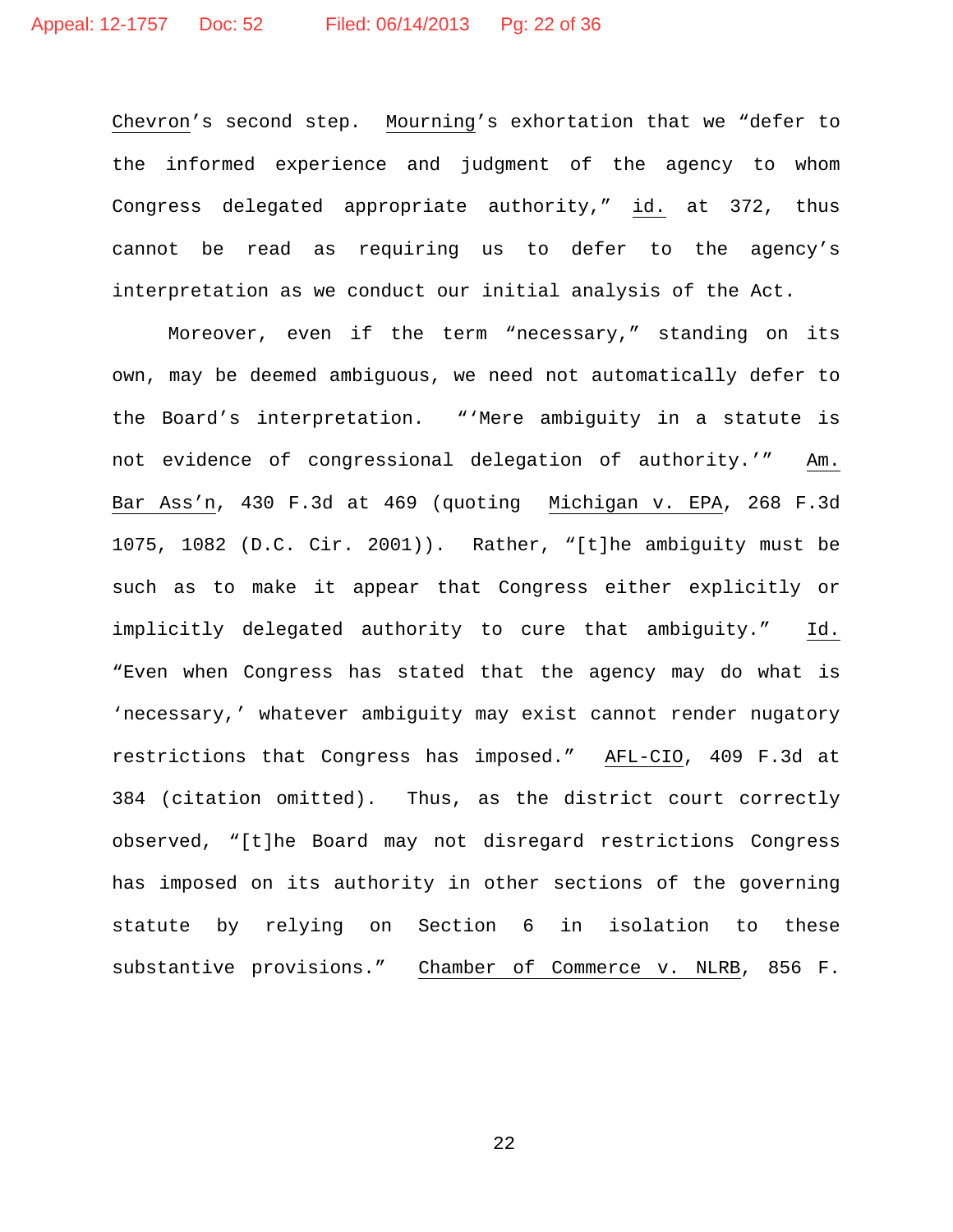Supp.  $2d$  77[8](#page-22-0), 790 (D.S.C.  $2012$ ).<sup>8</sup> As we discuss in greater detail below, the substantive provisions of the Act make clear that the Board is a reactive entity, and thus do not imply that Congress intended to allow proactive rulemaking of the sort challenged here through the general rulemaking provision of Section 6.<sup>[9](#page-22-1)</sup>

2.

Continuing with our analysis of the rule under Chevron's first step, we next consider the structure of the NLRA. "In

<span id="page-22-1"></span><sup>9</sup> The Board points out that in AHA the Supreme Court approved the Board's promulgation of a rule defining certain bargaining units proactively--rather than in response to the filing of a representation petition--as an acceptable use of the power delegated to the Board under Section 6. However, the determination of bargaining units is one of the roles Congress<br>expressly intended the Board to play. See 29 U.S.C. § 159. In expressly intended the Board to play. See 29 U.S.C. § 159. In contrast, the NLRA--unlike many other labor statutes--is silent as to any role for its administering agency in enacting noticeposting requirements or any affirmative duty for employers to post notices. Moreover, as the district court noted, the bargaining units rule at issue in AHA "defined how the Board would handle issues after the Board's adjudicative authority was triggered." Chamber of Commerce, 856 F. Supp. 2d at 791. Here, the Board attempts something distinct and novel: the proactive imposition of a duty upon employers that does not flow from any of the provisions of the Act.

<span id="page-22-0"></span> $\overline{a}$ <sup>8</sup> The Ninth Circuit drew the same conclusion in striking down an NLRB regulation prohibiting Board employees from producing files in response to subpoenas, reasoning that although Section 6 authorizes the Board to "adopt rules and regulations to carry out its functions in a manner consistent with the fulfillment of the purposes of the Act," the statute<br>"does not authorize the Board to promulgate rules and authorize the Board to promulgate rules and regulations which have the effect of enlarging its authority beyond the scope intended by Congress." Gen. Eng'g, Inc. v. NLRB, 341 F.2d 367, 374 (9th Cir. 1965).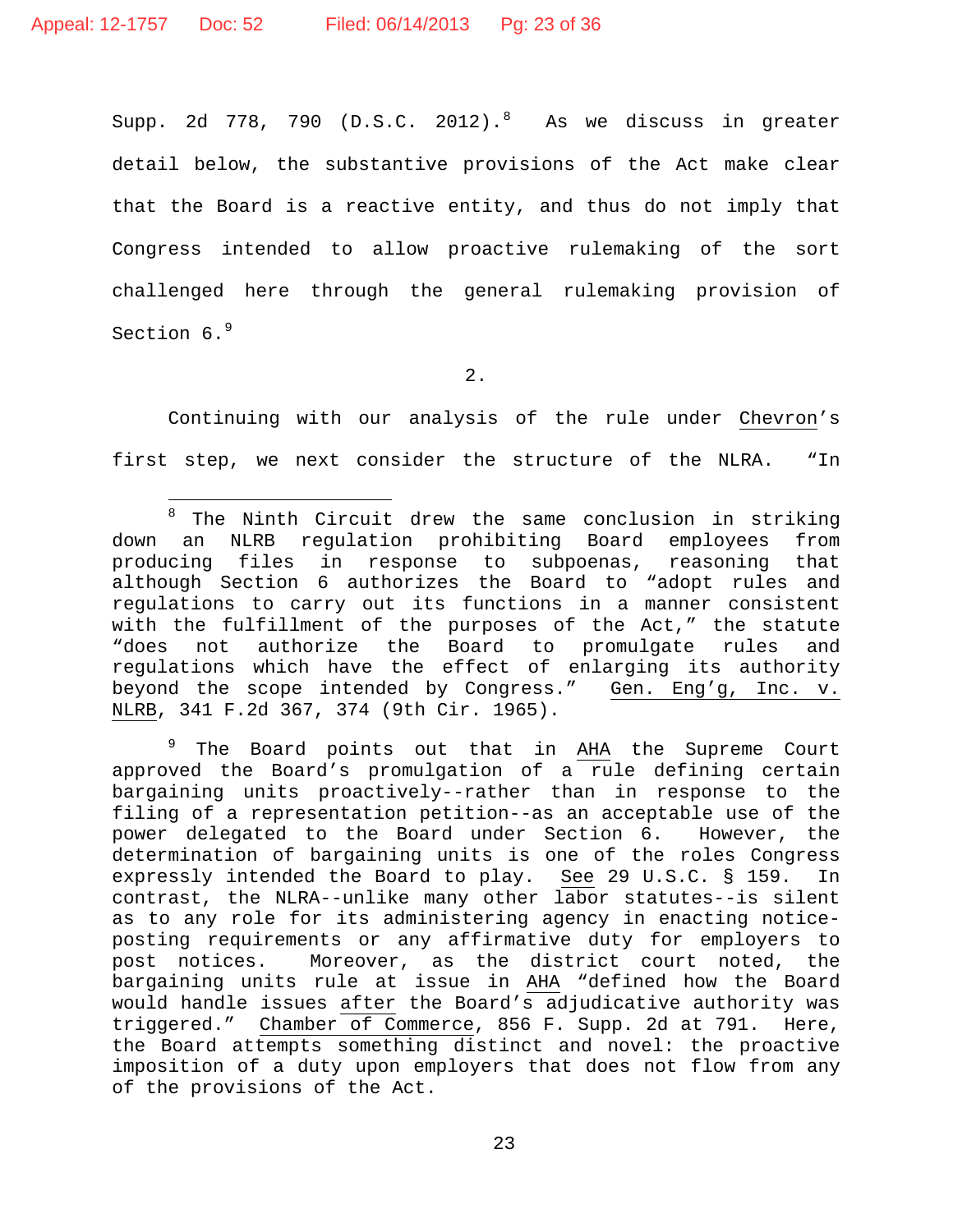determining whether Congress has specifically addressed the question at issue, a reviewing court should not confine itself to examining a particular statutory provision in isolation. The meaning--or ambiguity--of certain words or phrases may only become evident when placed in context." FDA v. Brown & Williamson Tobacco Corp., 529 U.S. 133, 132 (2000). Thus, in addition to the language of Section 6 itself, we must look to "the specific context in which that language is used, and the broader context of the statute as a whole." McLean v. United States, 566 F.3d 391, 396 (4th Cir. 2009) (quoting Robinson v. Shell Oil Co., 519 U.S. 337, 341 (1997)). An examination of the rest of the Act reveals no provision that a notice-posting rule is "necessary" to carry out.

The Board points to a number of sections in the Act, arguing that the rule is necessary to carry them out. The Chamber responds that no provision in the Act requires employers who have not committed labor violations to be subject to a duty to post employee notices. We agree. The NLRB serves expressly reactive roles: conducting representation elections and resolving ULP charges. As an examination of the Act as a whole makes evident, none of its sections imply that Congress intended to grant the Board authority to issue the notice-posting rule sua sponte.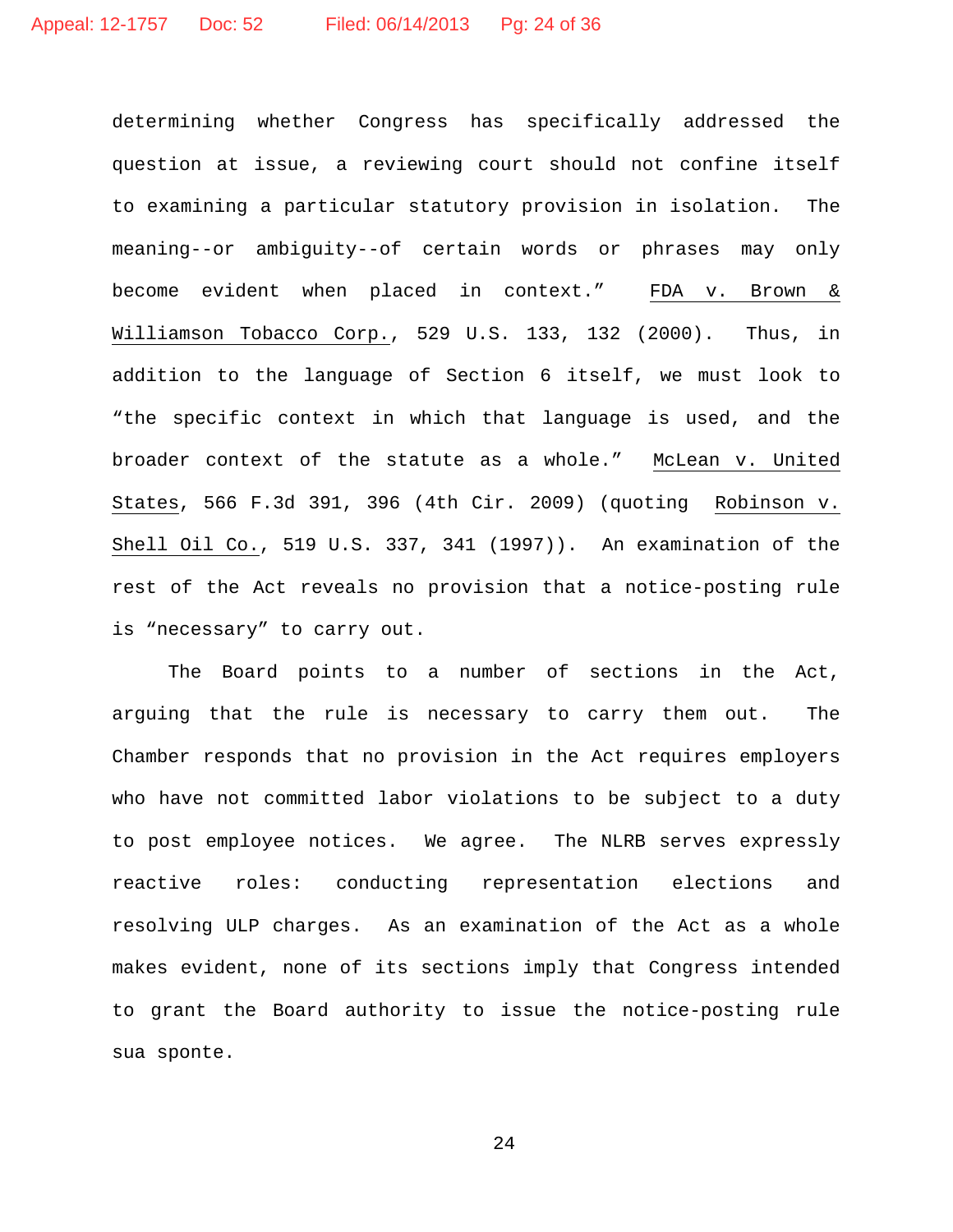First, Section 1, which lays out the purpose and aspirations of the NLRA, does not provide the Board with authority to act. The Board argues that because Section 1 sets forth the Act's policy in broad terms, it is "specifically designed to permit the Board to spell out [its] applications." Appellant's Br. at 39. However, any argument that the statute's statement of purpose can provide the agency with the authority to promulgate any regulation in furtherance of that purpose is unavailing. The NLRB is "'bound, not only by the ultimate purposes Congress has selected, but by the means it has deemed appropriate, and prescribed, for the pursuit of those purposes.'" Colo. River Indian Tribes v. Nat'l Indian Gaming Comm'n, 466 F.3d 134, 139 (D.C. Cir. 2006) (quoting MCI Telecomms. Corp. v. AT&T, 512 U.S. 218, 231 n.4 (1994)).

Similarly, Section 7, which lists rights protected under the Act, does not provide the Board with specific authority to act. Indeed, language in the Board's own brief belies its argument. The Board contends that the challenged rule is necessary to "carry out the core rights set forth by Section 7." Appellant's Br. at 11 (internal quotation marks omitted). However, while these rights exist thanks to the NLRA and are to be protected in the manner set forth by the NLRA's provisions, significantly, rights are not functions or provisions to be "carried out." See Nat'l Ass'n of Mfrs., 2013 WL 1876234, at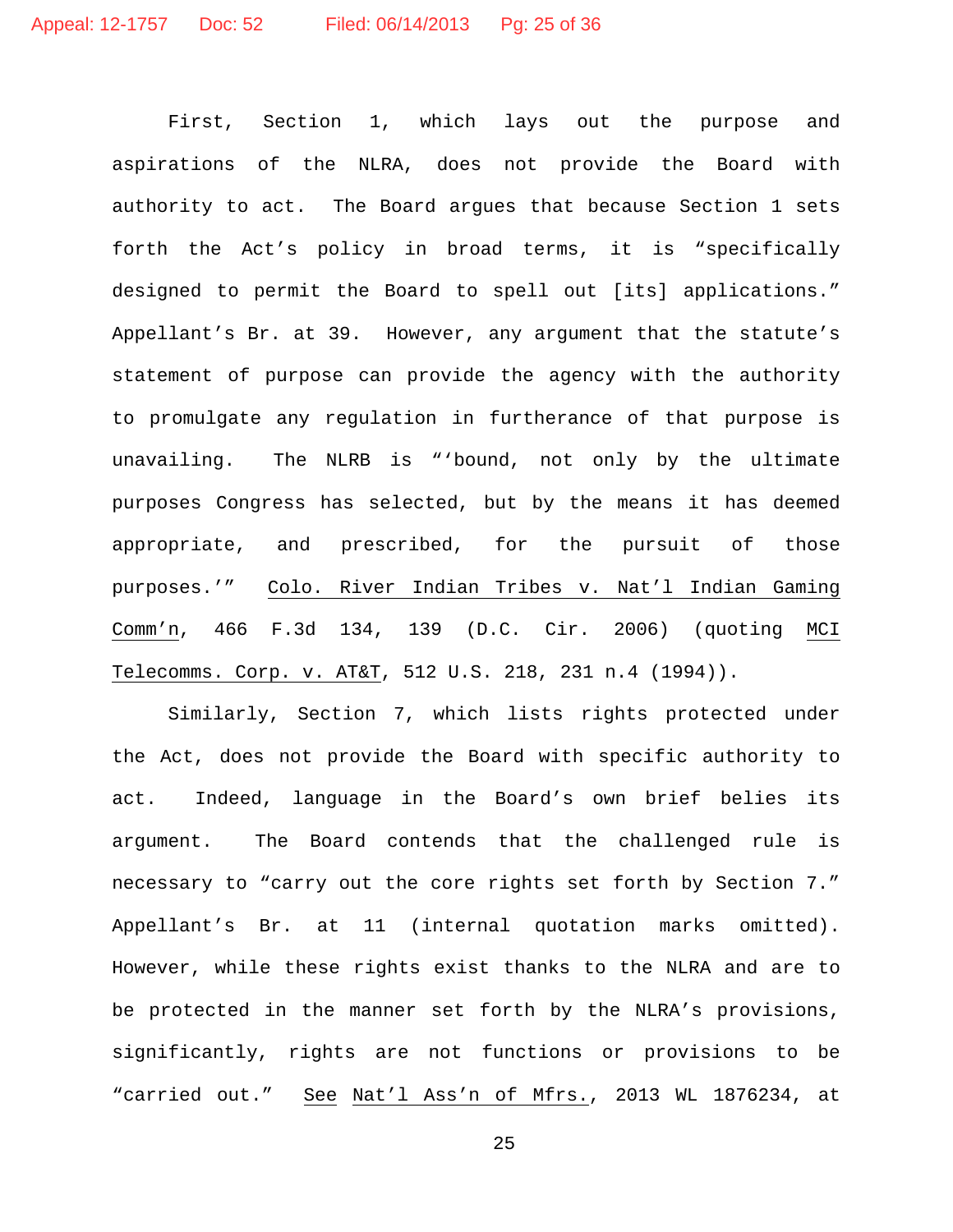\*15 (Henderson, J., concurring) ("Neither [Section 1 nor Section 7] contains any particularized 'provision' that the Board can 'carry out' by regulation or otherwise.").

Nor does Section 8, which defines ULPs under the Act, provide the Board with the power to require the posting of notices. The Board notes that its authority under Section 6 extends to defining what constitutes a ULP under Section 8(a)(1), and argues that Section 8 thus gives it authority to promulgate the notice-posting rule, which makes it a ULP to fail to post the employee notice. Specifically, from its power to interpret what constitutes "interfere[nce] with, restrain[t], or coerc[ion of] employees in the exercise of the rights guaranteed in [Section 7]," 29 U.S.C. § 158(a)(1), the Board attempts to extract the authority to create a new ULP based on the failure to post notices educating employees about their Section 7 rights. While we recognize that the Board has the responsibility to "adapt the Act to changing patterns of industrial life," NLRB v. J. Weingarten, Inc., 420 U.S. 251, 266 (1975), and that Congress did not "undertake the impossible task of specifying in precise and unmistakable language each incident which would constitute an unfair labor practice," Republic Aviation Corp. v. NLRB, 324 U.S. 793, 798 (1945), we cannot accept an interpretation of the Act that would allow the NLRB to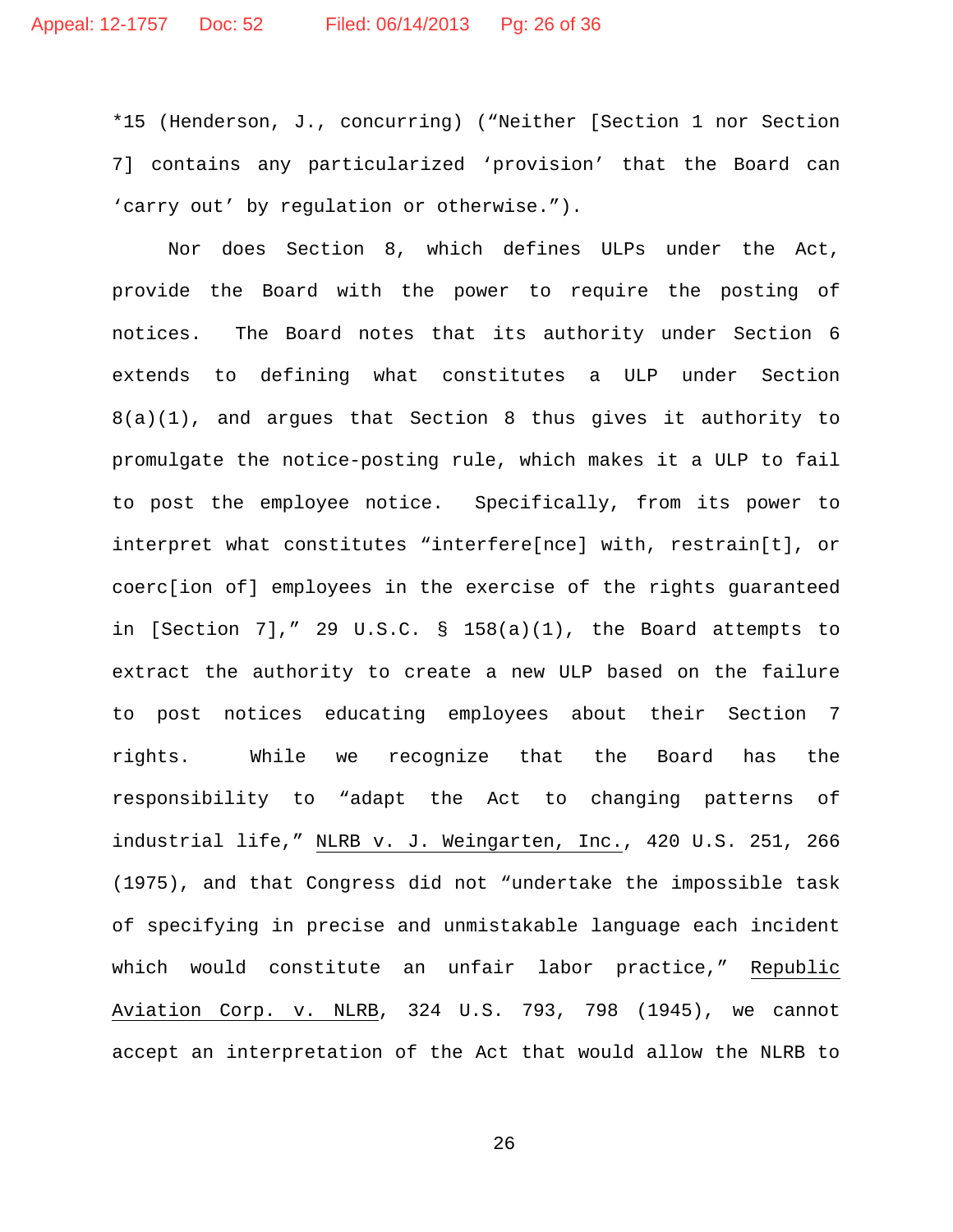bootstrap Section 8(a)(1) into authority to enact the unprecedented rule at issue here.

Finally, and of most significance, the notice-posting rule is not "necessary to carry out" Sections 9 and 10, which set forth the Board's responsibilities for conducting representation elections and adjudicating ULP charges. As we have discussed, Sections 9 and 10 lay out reactive roles for the Board; the processes they provide for are not set in motion until a party files a representation petition or a ULP charge. The Board contends that the Act presupposes knowledge of NLRA rights and their enforcement mechanisms, and that "employee knowledge of NLRA rights and how to enforce them within statutory timeframes is crucial to effectuate Congress's national labor policy through the processes established by Sections 8, 9, and 10." Appellant's Br. at 12. Essentially, the Board argues that because the enforcement functions provided for by Sections 9 and 10 are reactive, it was necessary to proactively create the challenged rule in order for employees to undertake their role in instigating those processes. With this reasoning, the Board attempts to derive from provisions governing the functions and operation of the agency the authority to do something entirely distinct from those functions, with the rationale that doing so would make them more effective. However, regardless of how laudable the NLRB's goal of educating workers may be, "there is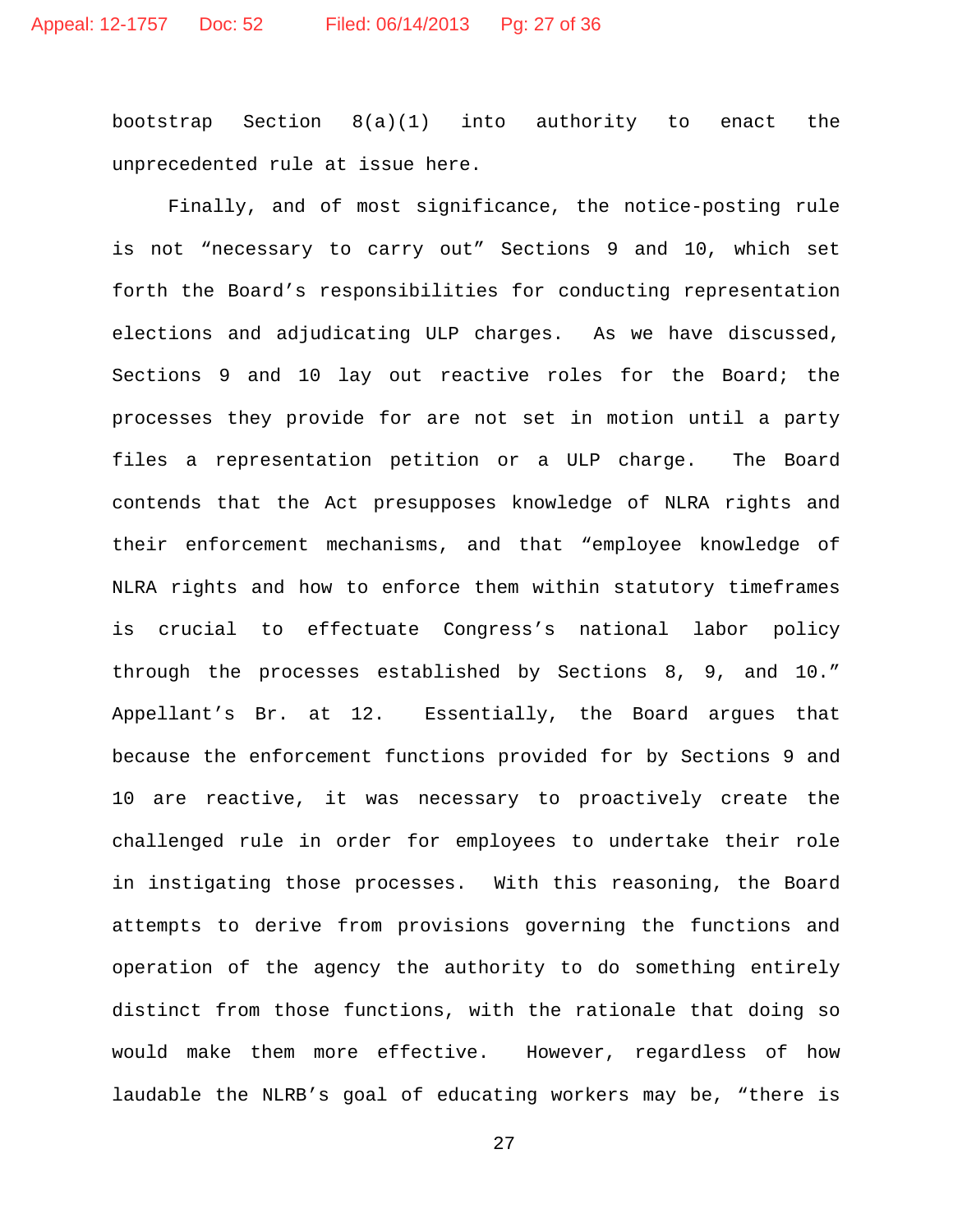nothing in the text of the NLRA to suggest the burden of filling the 'knowledge gap' should fall on the employer's shoulders." Nat'l Ass'n of Mfrs., 2013 WL 1876234, at \*16 (Henderson, J., concurring). Put simply, we cannot accept the Board's circular argument; the Board may not justify an expansion of its role to include proactive regulation of employers' conduct by noting its reactive role under the Act.<sup>[10](#page-27-0)</sup>

<span id="page-27-0"></span><sup>10</sup> The Board also cites Section 11 of the Act in support of its argument that had Congress intended to limit the Board's authority to promulgate the notice-posting regulation, it would have expressed that limitation somewhere in the statute. The Board contrasts Section 6, which contains no words of limitation, with Section 11, which details the Board's subpoena power but explicitly limits that authority to "hearings and investigations . . . necessary and proper for the exercise of the powers vested in [the Board] by sections [9] and [10]." 29 U.S.C. § 161. This language in Section 11 demonstrates, argues the Board, that "when Congress wants to limit the Board's power by reference to Sections 9 and 10, it does so explicitly." Appellant's Br. at 30. We find this comparison unavailing because it is based on the incorrect premise that the Board should be considered to have the power to issue the challenged rule unless Congress expressly withheld that authority. Moreover, we note that in Section 11, the NLRA creates a specific power, to which it attached specific limits. The authority delegated under Section 6 is unquestionably broader, but as we have explained, the fact that Congress did not attach explicit limits to it does not make it limitless. Furthermore, detailing limits similar to those in Section 11 could have constrained the Board in ways not intended by Congress. See Appellees' Br. at 20 n.4 ("[I]t would not have made sense for Congress to limit the Board's rulemaking authority only to Section 9 and 10 of the Act because that would have prevented the Board, for example, from promulgating rules defining any ambiguous provisions in Section 8.").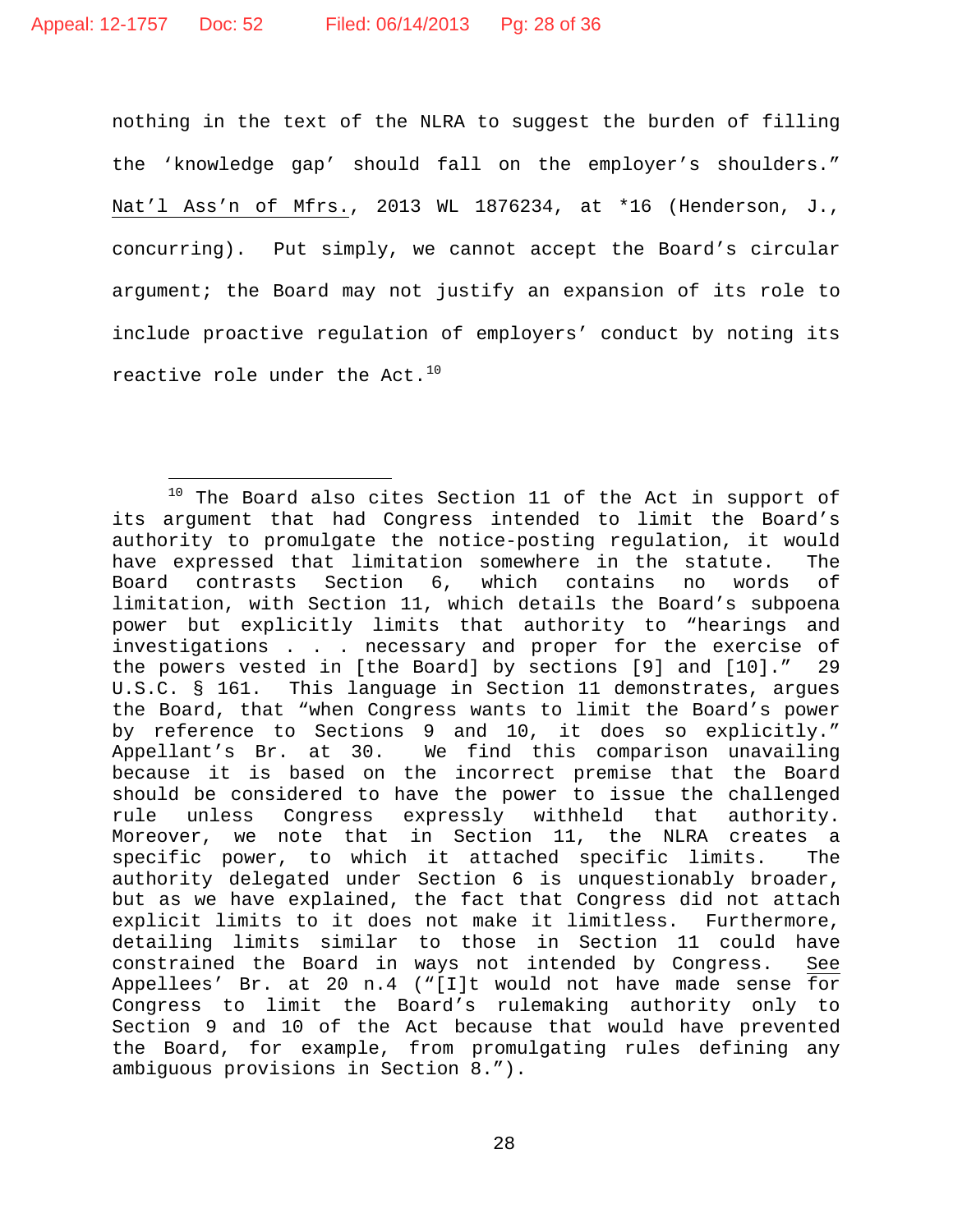Contrary to the Board's assertions, our analysis of the Act's structure comports with the Supreme Court's holding in AHA. At issue in AHA was whether the Board could define employee bargaining units proactively and universally, outside the context of case-by-case adjudication. In that case, even the challengers of the rule conceded that the Board could make such a determination through adjudication. AHA, 499 U.S. at 612. Here, in contrast, the question is not whether the noticeposting requirement could be established through rulemaking as opposed to adjudication, but whether the Board has the authority to require universal, preemptive notice-posting at all. $^{11}$  $^{11}$  $^{11}$  The Board's contention that AHA established that the NLRB has the authority to undertake proactive measures such as the challenged regulation thus reads the Court's opinion too broadly.<sup>[12](#page-28-1)</sup>

<span id="page-28-0"></span> $11$ We do not take issue with the Board's practice of requiring individual employers to post notices on a case-by-case basis in response to ULP adjudications. See supra note [5.](#page-11-2)

<span id="page-28-1"></span>The Board cites a number of cases in which it has articulated rules of general applicability through adjudication in arguing that it could have developed the challenged rule through case-by-case adjudication. See, e.g., St. Francis Med. Ctr., 347 N.L.R.B. 368, 369 (2006); Tech. Serv. Solutions, 324 N.L.R.B. 298, 301 (1997); Champagne Color, Inc., 234 N.L.R.B. 82, 82 (1978). However, those cases were all adjudications resulting from ULPs and based on rights explicitly granted by the NLRA. Here, the Board seeks to create a duty and a ULP from whole cloth, based not on the rights enumerated in the NLRA, which it does not specifically assert employers are infringing, but on employees' need--nowhere mentioned in the NLRA--to be made aware of their rights under the Act.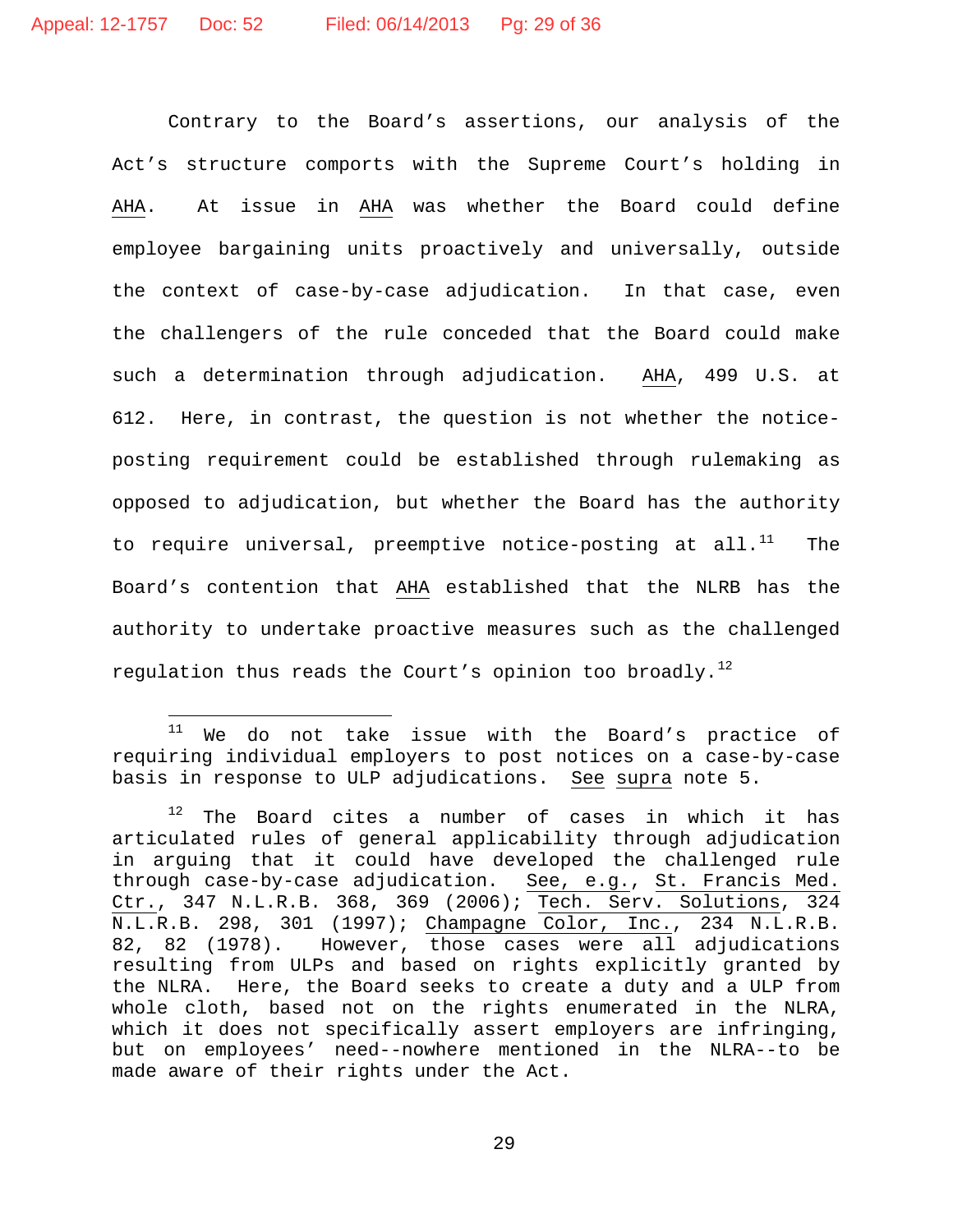3.

We also find the history of the NLRA instructive, particularly vis-a-vis congressional treatment of sister agencies with statutory authorization to require the posting of notices. We find that the Act's history provides no countervailing evidence of an intent to bestow the Board with the power to enact the challenged regulation.

Reports on early versions of the NLRA indicate that the Board was designed to serve a reactive role, with its "quasijudicial power" being "restricted to [the enumerated] unfair labor practices and to cases in which the choice of representatives is doubtful." S. Rep. No. 73-1184 (1934), reprinted in 1 NLRA Leg. Hist. at 1100. There is no indication in the Act's legislative history of an intent to allow the Board to impose duties upon employers proactively; indeed, if anything, it appears to have been the intent of Congress that the Board not be empowered to play such a role. Cf. H.R. Rep. No. 74-969 (1935), reprinted in 2 NLRA Leg. Hist. at 2932 (noting that Section 11 does not grant the Board the powers of a "roving commission").

Of particular significance, Congress considered and rejected a different notice provision in the NLRA that would have required any employer that was a party to a contract that conflicted with the NLRA to notify its employees of the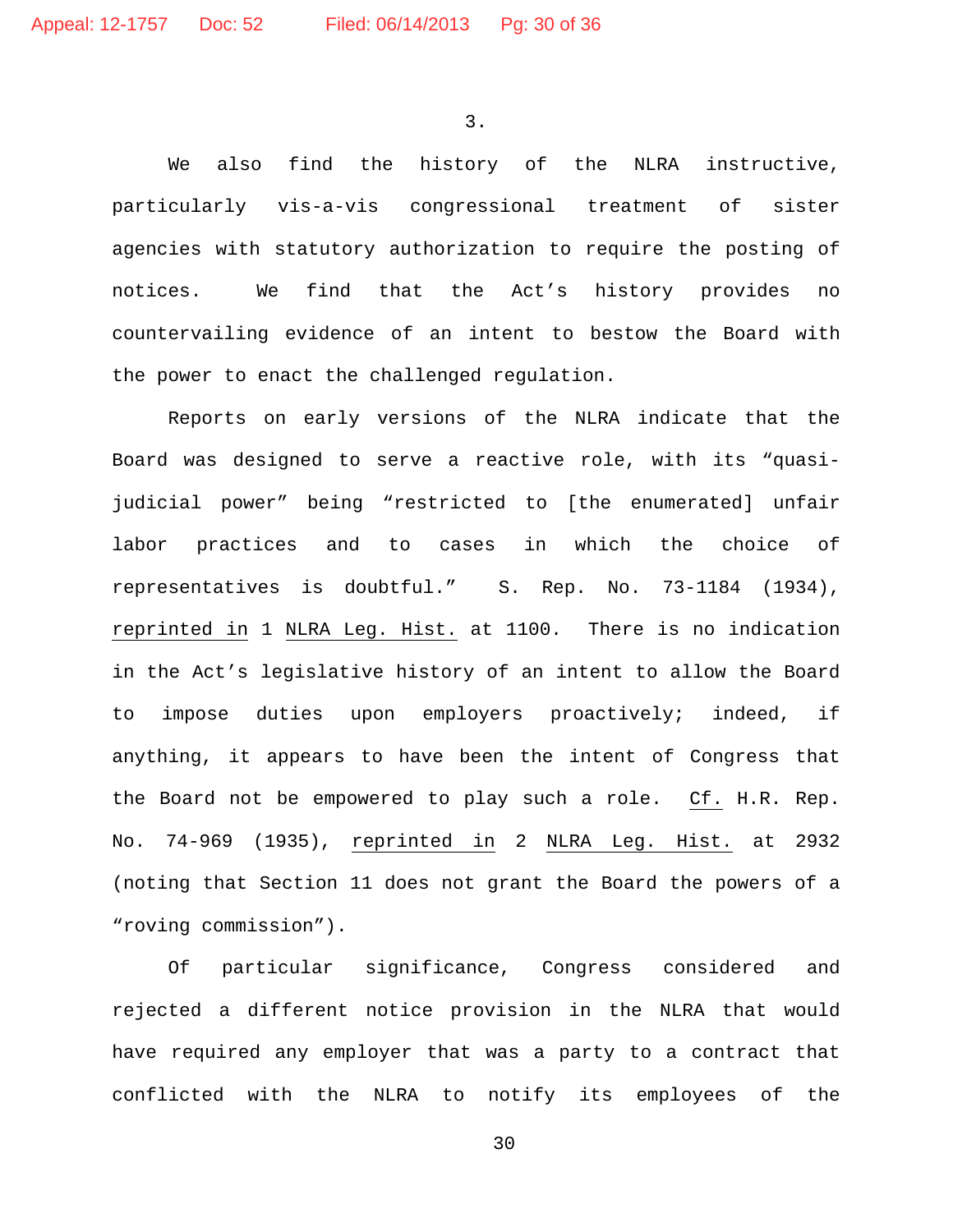violation and indicate that the contract would be abrogated. S. 2926, 73rd Cong. § 304(b) (as introduced in Senate on Feb. 28, 1934), reprinted in 1 NLRA Leg. Hist. at 14; H.R. 8434 73rd Cong. § 304(b) (as introduced in House Mar. 1, 1934), reprinted in 1 NLRA Leg. Hist. at  $1140.^{13}$  $1140.^{13}$  $1140.^{13}$  In the spring of 1934, as the bill was being considered, the Senate Committee on Education and Labor expressed "unanimous" agreement for removing the section containing that notice provision, 1 NLRA Leg. Hist. at 394-95, and on May 26, 1934, a substitute bill--with the notice provision removed--was reported favorably to the Senate. S. 2926, 73rd Cong. § 304(b) (as introduced in Senate on May 26, 1934), reprinted in 1 NLRA Leg. Hist. 1070-98. Although this notice provision would have spoken to a different issue than the one at hand, the fact that Congress considered the possibility of a notice requirement indicates at the very least that

<span id="page-30-0"></span> $\frac{1}{1}$ <sup>13</sup> Along with the proposed requirement that employers notify employees of contracts that violated the NLRA, the initial versions of the Act made it a ULP to fail to provide that notice. S. 2926, 73rd Cong. § 5(5) (as introduced in Senate on Feb. 28, 1934), reprinted in 1 NLRA Leg. Hist., at 3; H.R. 8434 73rd Cong. § 5(5) (as introduced in House Mar. 1, 1934), reprinted in 1 NLRA Leg. Hist. at 1130. The fact that the early versions of the Act contained a specific, notice-related ULP further weakens the Board's attempt, addressed above, to bootstrap authority for the challenged rule from its authority to define what constitutes a ULP under Section  $8(a)(1)$ . Had Congress intended to require the posting of notices, or make the failure to do so be punishable as a ULP, it could have made that intent clear in its legislation.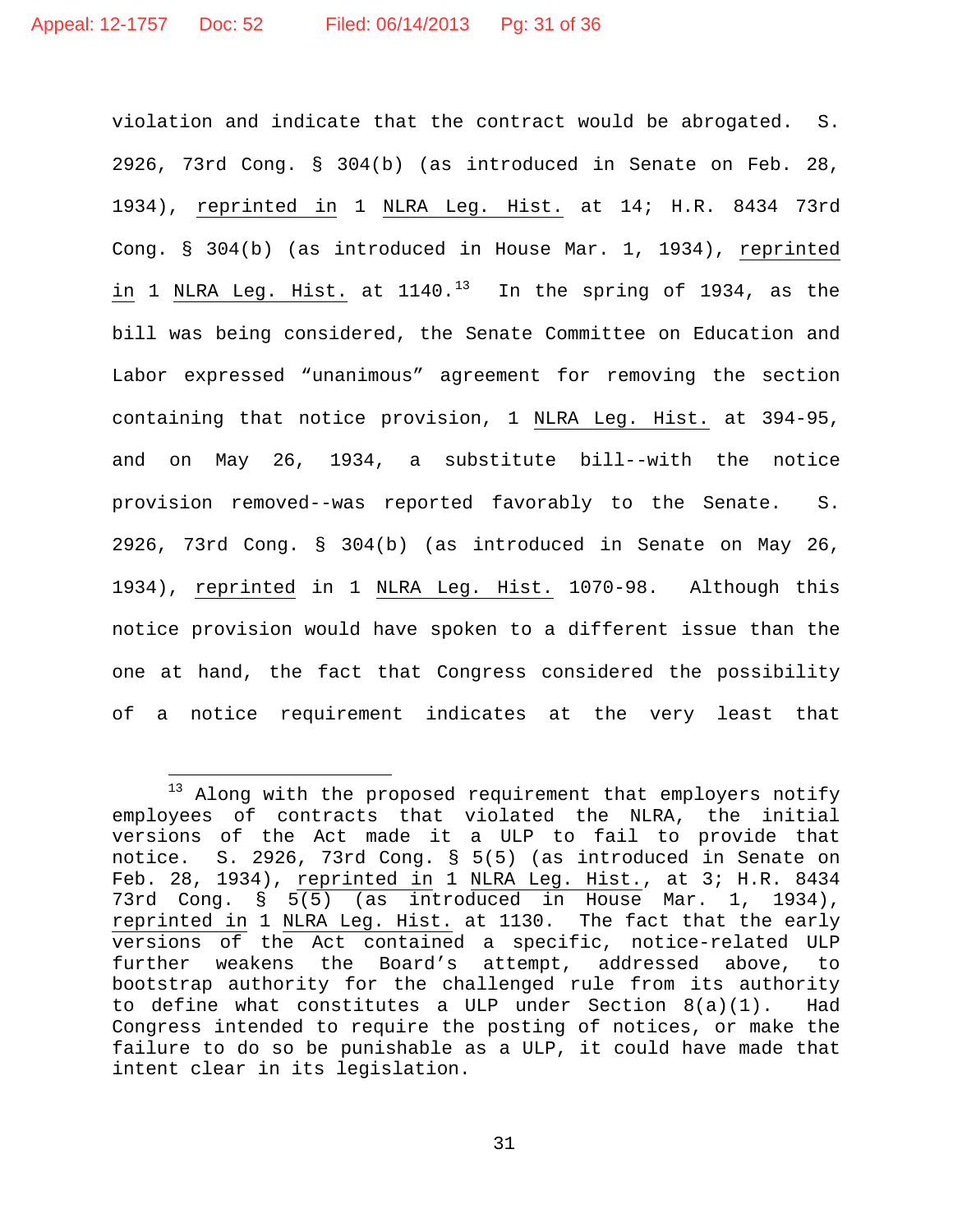Congress was aware of the option of authorizing such action and chose not to.

Moreover, at the same time as it excluded a notice provision from the NLRA, Congress amended another labor statute, the RLA, to include two notice provisions. Pub. L. No. 73-442, 48 Stat. 1185 (1934) (codified as amended at 45 U.S.C. § 151 et seq.). First, Congress amended the RLA to require employers subject to that Act to notify employees that, if any contract requiring employees to join a union or not join a union had been enforced, such contract was no longer binding. S. 3266, 73d Cong. § 2, Fifth (as introduced Mar. 28, 1934), reprinted in 1 The Railway Labor Act of 1926: A Legislative History at 742 (Michael H. Campbell & Edward C. Brewer III eds. 1988) ("RLA Leg. Hist."); H.R. 9861, 73d Cong. § 2, Fifth (as introduced Jun. 4, 1934), reprinted in 1 RLA Leg. Hist. at 894. This provision was very similar to the abrogation and notice provision included in the original NLRA House and Senate bills. A second provision included in the amended RLA required employers to inform their employees by printed notice of the dispute-resolution provisions of the RLA. S. 3266, 73d Cong. § 2, Eighth (as introduced Mar. 28, 1934), reprinted in 1 RLA Leg. Hist. at 743-44; H.R. 9861, 73d Cong. § 2, Eighth (as introduced Jun. 4, 1934), reprinted in 1 RLA Leg. Hist. at 895-96. These notice requirements--which were signed into law on June 21,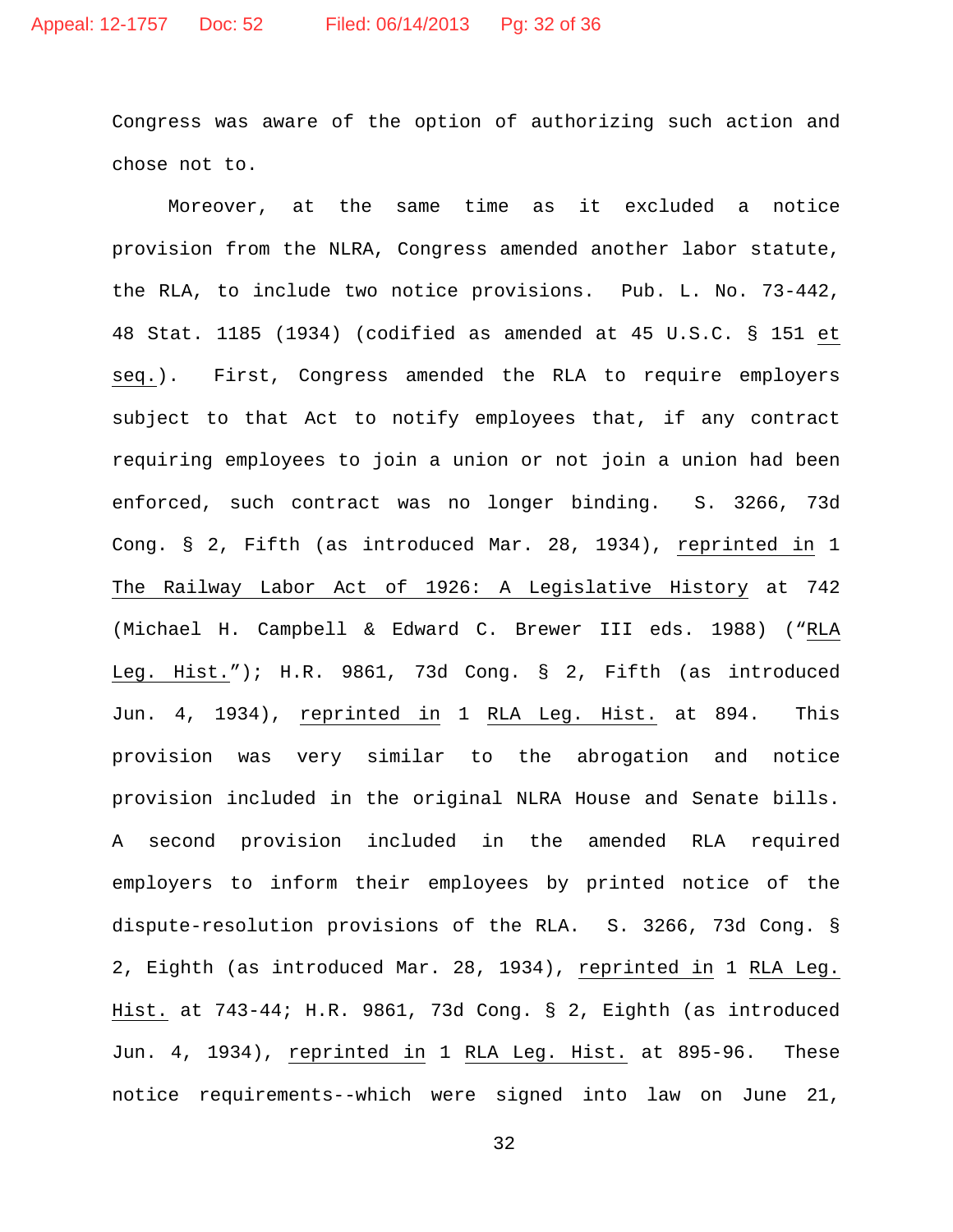1934--support the proposition that when Congress intends for the posting of notices to be required, it provides as much in its legislation.

# 4.

Finally, we consider "'the history of evolving congressional regulation in the area.'" Brown & Williamson, 153 F.3d at 162 (quoting Dunn v. Commodity Futures Trading Comm'n, 519 U.S. 465, 475 (1997)). A comparison of the NLRA to subsequent labor legislation provides additional evidence that Congress did not intend to grant the Board the authority to issue a notice-posting requirement.

In addition to the notice-posting requirement in the RLA, Congress has included notice-posting requirements in a number of other federal labor laws. Several labor statutes passed during the span of years between 1935 and 1974, during which the NLRA was amended three times, provide for the posting of notices. See Title VII of the Civil Rights Act of 1964, 42 U.S.C. § 2000e-10(a); Age Discrimination in Employment Act, 29 U.S.C. § 627; Occupational Safety & Health Act, 29 U.S.C. § 657(c). Since that time, a number of other labor statutes have been passed that have required the posting of notices. See Employee Polygraph Protection Act, 29 U.S.C. § 2003; Americans with Disabilities Act, 42 U.S.C. § 12115; Family and Medical Leave Act, 29 U.S.C. § 2619(a). Even more tellingly, on at least one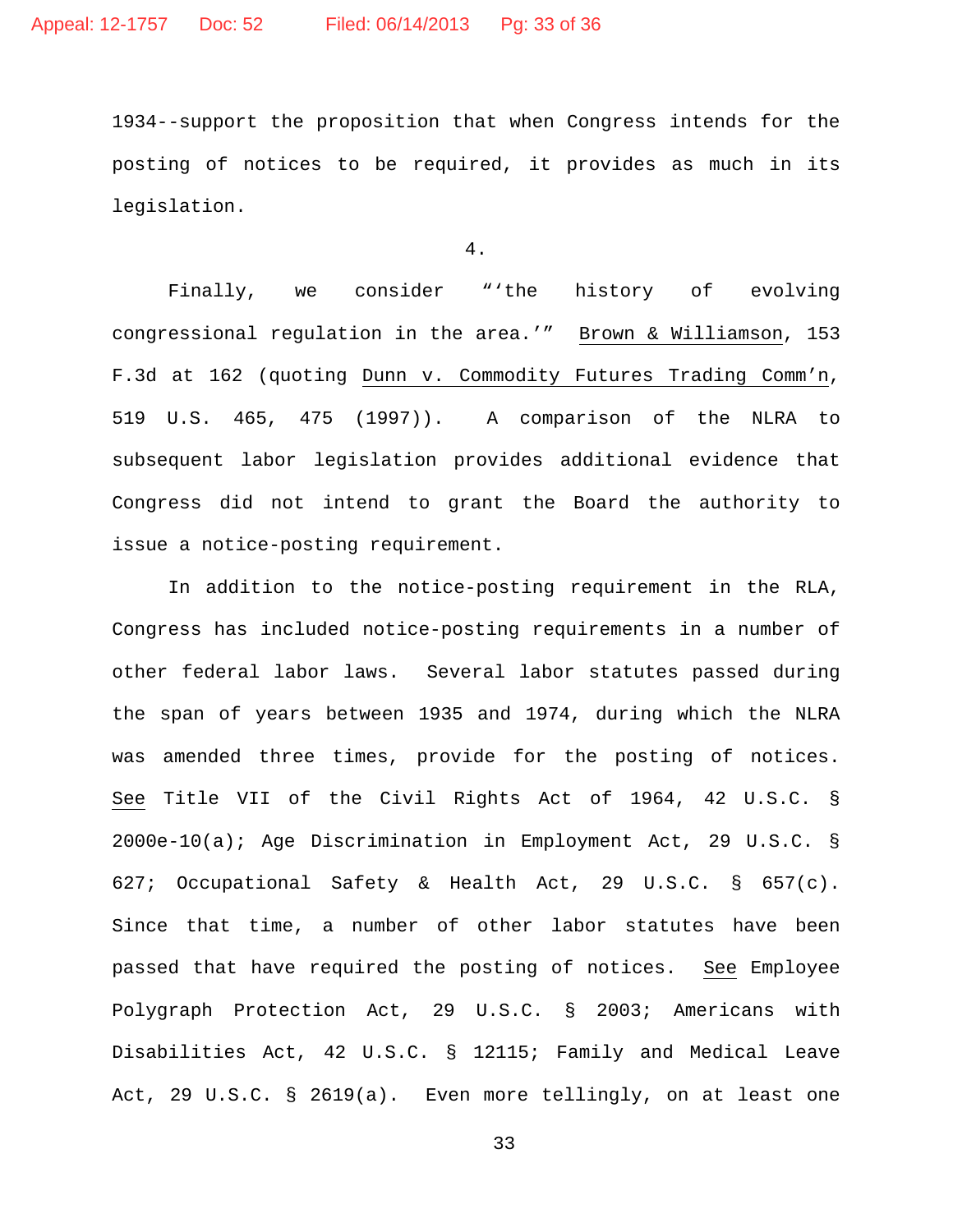occasion, Congress has amended a labor law to impose a noticeposting requirement. See Veterans' Benefits Improvement Act of 2004, Pub. L. No. 108-454, § 203, 118 Stat. 3606 (2004) (codified as amended at 38 U.S.C. § 4334).

The contrast between the roles the NLRA sets forth for the NLRB and those that other federal labor statutes prescribe for those of its sister agencies with notice-posting authority is of particular significance. As we have discussed, the Board's core functions are reactive ones. In contrast, other agencies that have promulgated notice-posting requirements have proactive mandates. For instance, the EEOC, which is granted the authority to require the posting of notices, 29 U.S.C. § 627; 42 U.S.C. § 2000e-10(a); 42 U.S.C. § 12115, has the power to proactively file charges and undertake investigations, regardless of whether a party files a charge, 42 U.S.C. §§ 2000e-5(b), 2000e-8(a). The same is true of the Occupational Safety & Health Administration, see 29 U.S.C. §§ 657, 659, as well as the Department of Labor ("DOL") more generally, see, e.g., 29 U.S.C. §§ 211(a), 216(c), 217, 2005, 2616, 2617.<sup>[14](#page-33-0)</sup>

<span id="page-33-0"></span> $\overline{\phantom{a}}$ <sup>14</sup> The Board compares the challenged rule to a DOL noticeposting requirement, which it enacted under the Fair Labor Standards Act ("FLSA"), despite that statute's silence as to notice-posting. The Board points us to no authority analyzing whether that statute grants the DOL authority to enact a noticeposting requirement, and we do not address that issue here. We do note that requiring universal employer notice-posting is more (Continued)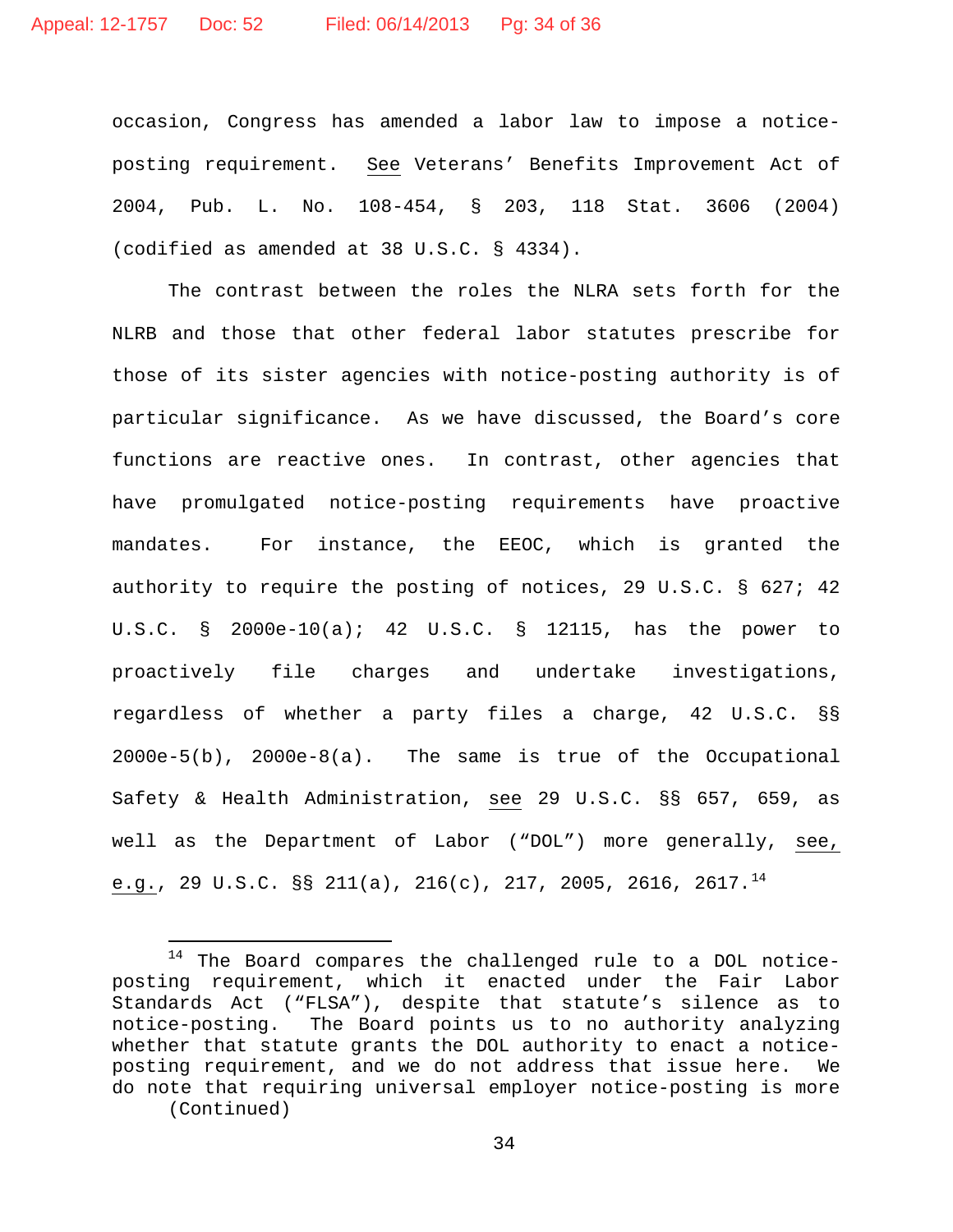Ĩ.

Congress's continued exclusion of a notice-posting requirement from the NLRA, concomitant with its granting of such authority to other agencies, can fairly be considered deliberate. See Brown & Williamson, 529 U.S. at 133 (2000) ("[T]he meaning of one statute may be affected by other Acts, particularly where Congress has spoken subsequently and more specifically to the topic at hand."). Had Congress intended to grant the NLRB the power to require the posting of employee rights notices, it could have amended the NLRA to do so.

congruous with the DOL's proactive roles in enforcing the FLSA than it is with the NLRB's reactive roles. Unlike the NLRB, the DOL has the ability under the FLSA to proactively conduct<br>investigations and file enforcement actions. 29 U.S.C. §§ investigations and file enforcement actions. 29 U.S.C. §§ 211(a), 216(c), 217; see DOL, Enforcement Under the Fair Labor Standards Act, http://www.dol.gov/elaws/esa/flsa/screen74.asp (last visited May 31, 2013). Furthermore, in enacting its notice-posting rule, the DOL was acting pursuant to an enabling statute distinct in relevant respects from the NLRA. In particular, the FLSA included a recordkeeping requirement, 29 U.S.C. § 211(c), and the DOL promulgated its notice-posting regulation under its authority to enforce that provision, see 29 C.F.R. § 516.4.